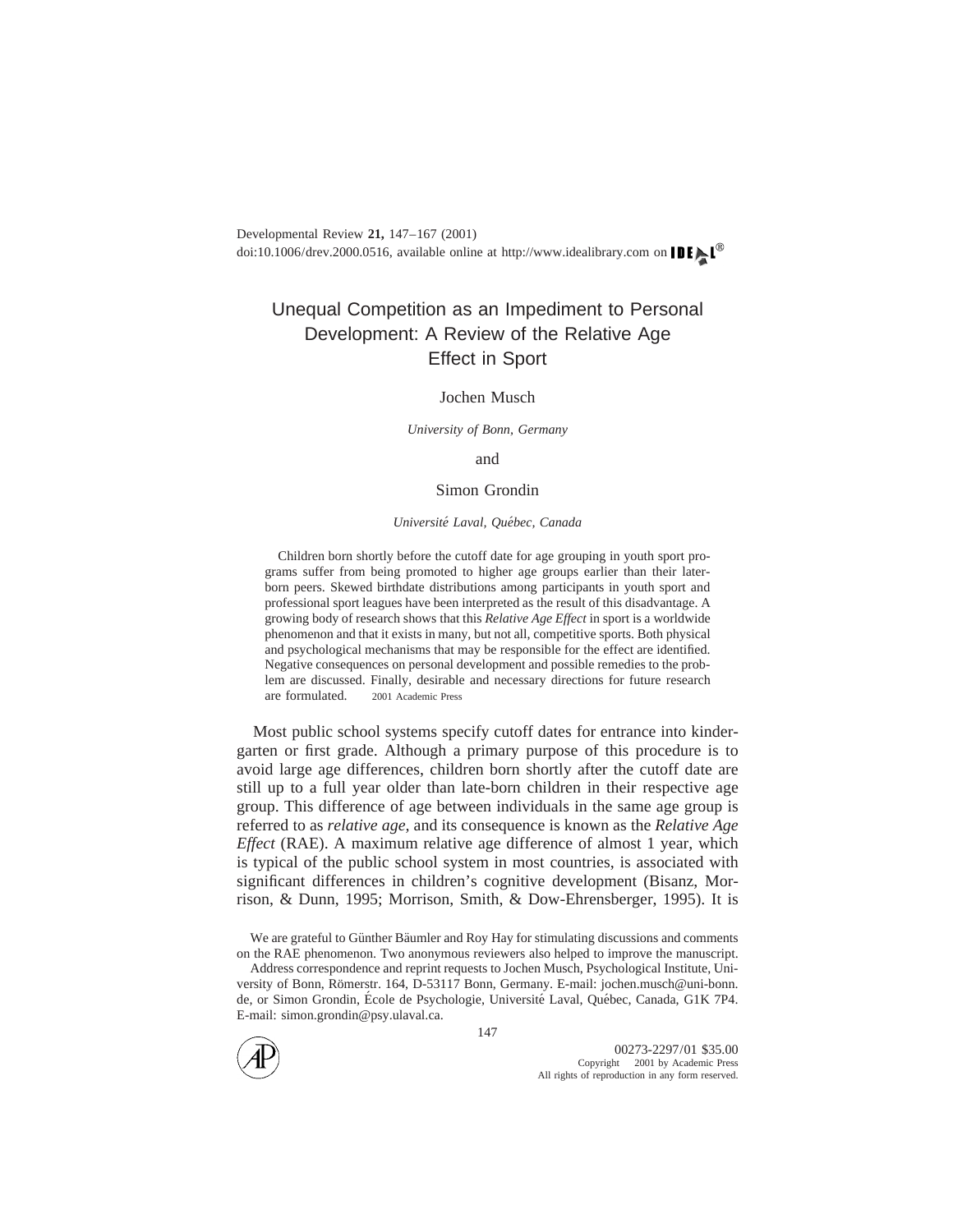therefore hardly surprising that a large body of research indicates that relatively younger children have more academic problems than their older classmates (Bell & Daniels, 1990; DeMeis & Stearns, 1992; Dickinson & Larsen, 1963; Gilly, 1965; Grondin, Proulx, & Zhou, 1993; Hauck & Finch, 1993). Early entrants are more likely to be classified as learning disabled (Diamond, 1983; Maddux, 1980), and they achieve significantly less than their older classmates (Davis, Trimble, & Vincent, 1980). On the other hand, Maddux, Stacy, and Scott (1981) observed that, in a group of children who were classified as gifted, 61% were advantaged by a late entry to Grade 1 and thus by a relative age advantage.

In almost all sporting activities, a cutoff criterion similar to that of the public school system applies. Children are grouped by chronological age for the purpose of providing developmentally appropriate instruction, fair competition, and equal opportunity. About 15 years ago, Grondin, Deshaies, and Nault (1984) and Barnsley, Thompson, and Barnsley (1985) first discussed a possible relationship between relative age and participation in sport that mirrors the relationship between relative age and scholastic achievement. They argued that the higher age of children born early in the competition year gives them a competitive advantage over their younger peers. To support this argument, Grondin et al. (1984) demonstrated a highly skewed distribution of birthdates among ice hockey players in competitive youth hockey leagues and in the main professional ice hockey league in North America, the National Hockey League (NHL): those born in the first months of the year were overrepresented, whereas there was a lack of players born in the last months of the year. Grondin et al. (1984; cf. Barnsley et al., 1985) suggested that this skewed distribution was the result of the cutoff date, January 1st determining age grouping in minor hockey.

Although there are obvious parallels, there seems to be an important difference between the RAE in school and that in sports. This difference might be the result of compulsory school attendance as compared to voluntary participation in sport. Although age-related differences in cognitive ability and performance at school entry do exist (May & Welch, 1986; Sweetland & De Simone, 1987), they seem to level out in subsequent years (Hauck & Finch, 1993; Kinard & Reinherz, 1986; Langer, Kalk, & Searls, 1984). This might be the result of harder work by younger pupils for competing with their older peers and of the special care that is often taken for weaker children in schools. Russell and Startup (1986) even showed that the difficulties younger pupils experience in mastering their academic work can eventually lead to superior performance at graduate level where success is determined by high motivation and persistent efforts rather than by a relative age advantage. In sport, however, the existence of a RAE is a less well-recognized phenomenon and, until now, no strategies have been implemented to combat the negative consequences of a low relative age. Contrary to older children,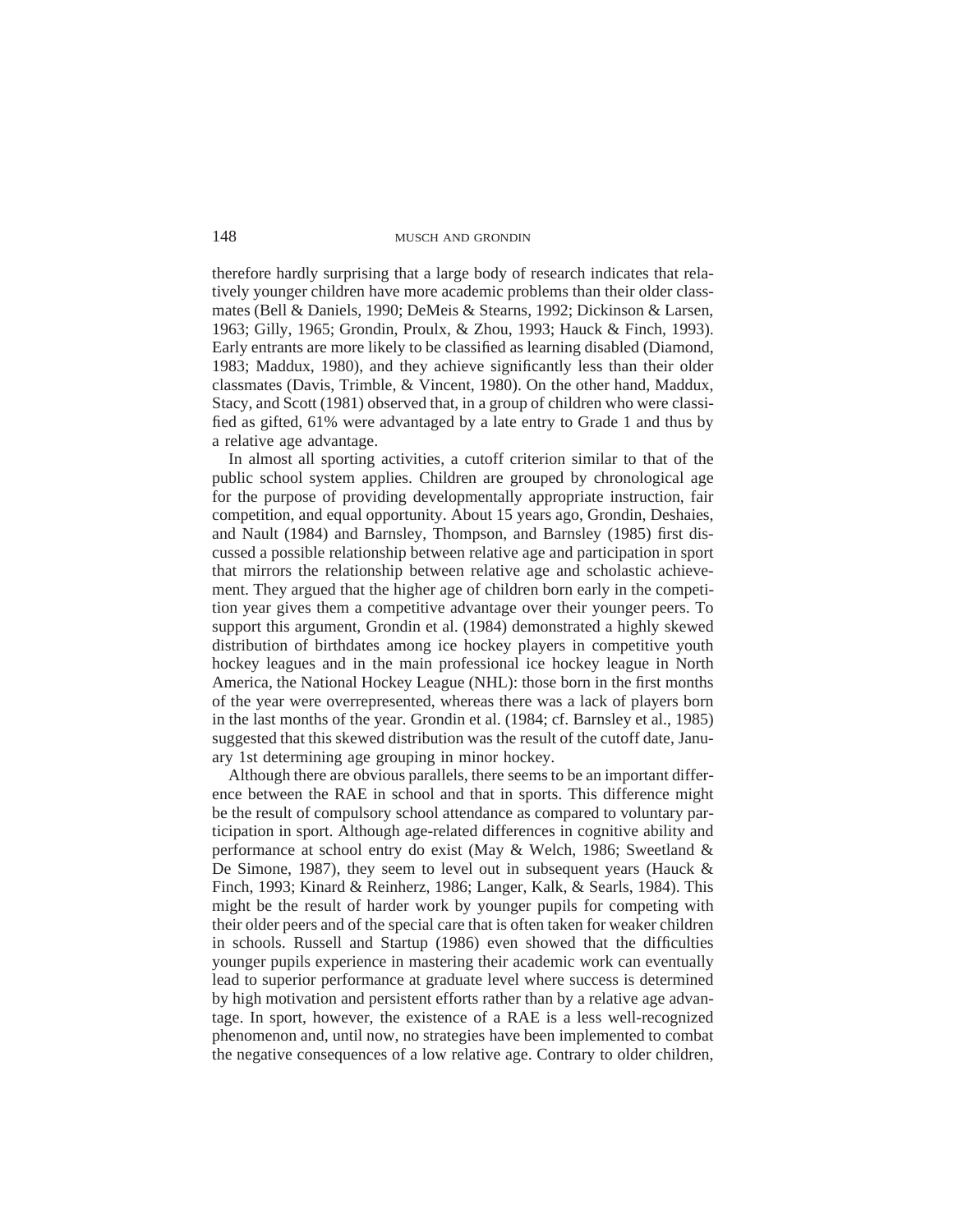the younger ones are likely to drop out rather than to continue voluntary participation (Barnsley & Thompson, 1988; Musch, 1998).

In the following, the growing body of research investigating the RAE in sport is reviewed. First, all empirical findings concerning RAEs in different forms of sport are summarized; possible alternative explanations for the observed effects are discussed next. Mechanisms responsible for the effect, both psychological and physical in nature, are pointed out. The negative consequences of the RAE and remedies to the problem are discussed. Finally, desirable and necessary directions for future research are formulated.

# DOES THE RAE EXIST?

The RAE has been investigated in a number of different sports (Thompson & Barnsley, 1996). This was usually done by looking for a divergence between the expected and observed number of players born per month or per quarter, the expected value being based on the one observed in the general population from which the players' sample was drawn. The vast majority of RAE research has been concerned with male athletes.

### *Main Investigations*

Table 1 offers a summary of the results found for investigations of the RAE in different sports. In order to simplify the presentation, data in Table 1 consist of a contrast regarding the distribution of players' births between the first and second halves of the competition year. In some cases these data are approximate percentages based on figures reported in the reviewed articles. The table also includes some comments, notably about players' position, which refers to the specialized role of a player on a playing surface.

Two sports, soccer and ice hockey, received most attention. In soccer, the phenomenon is worldwide. Verhulst (1992) reported significant RAEs in the first and second professional soccer divisions of Belgium, the Netherlands, and France. Dudink (1994) showed that the effect is also present in the four highest professional soccer leagues in England. Musch and Hay (1999) report RAEs for Brazil, Australia, Japan, and Germany (cf. Bäumler, 1996). Several other studies report RAEs in soccer for players under 20 (Barnsley, Thompson, & Legault, 1992; Baxter-Jones, 1995; Brewer, Balsom, & Davis, 1995; Brewer, Balsom, Davis, & Ekblom, 1992; Helsen, Starkes, & van Winckel, 1998).

The time course of the RAE in soccer was also under investigation. On the one hand, Musch (1998) observed that the RAE in the Tennessee Youth Soccer Program increased with increasing age of the soccer players (7–18 years), and Helsen *et al.* (1998) reported that RAE among regular youth players did not emerge before age 12. On the other hand, Bäumler (1996), in his investigation of the highest professional soccer league in Germany (Bundesliga), found that the RAE gradually decreased with increasing age.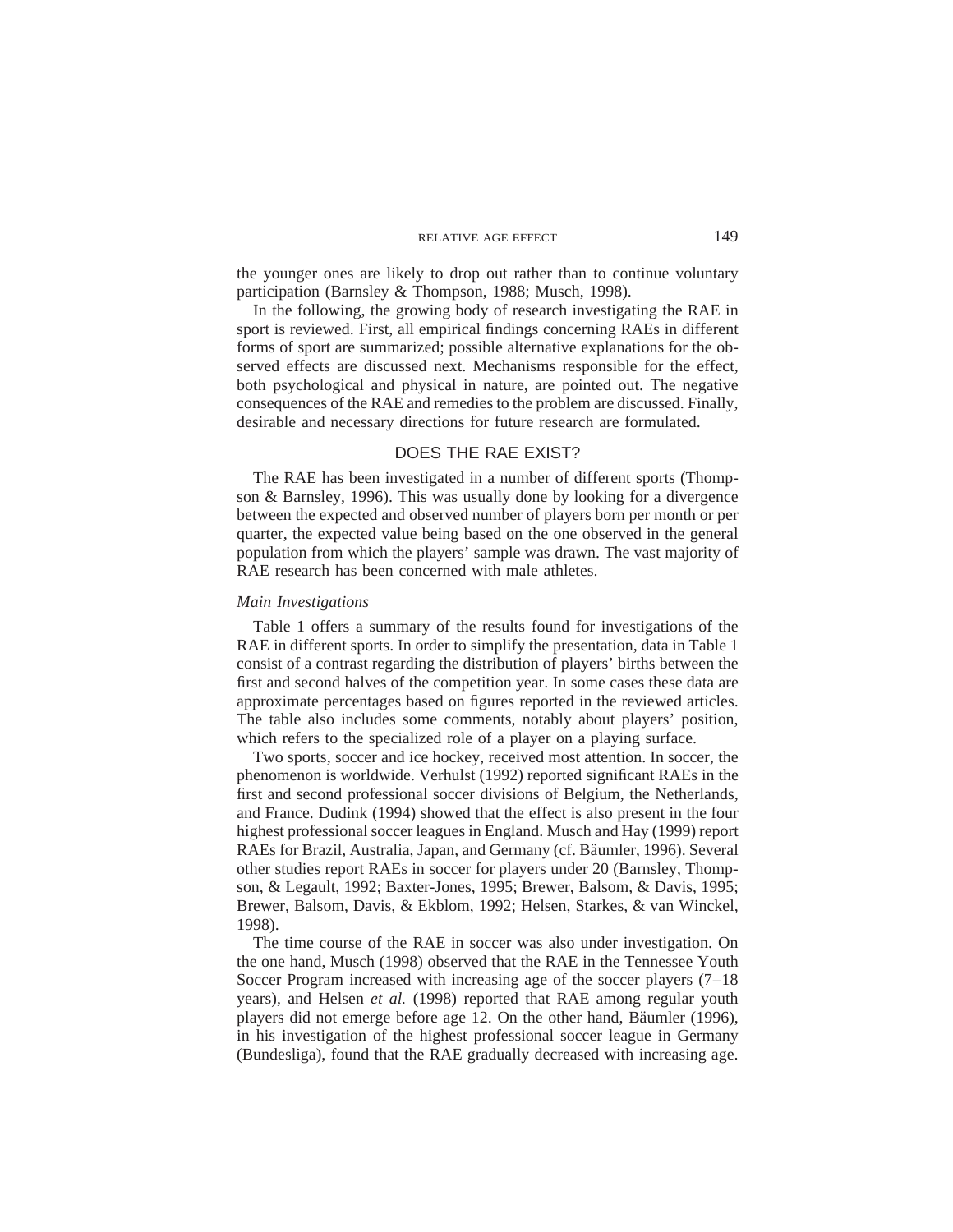| Sport                                  | Author(s)                                                | Characteristics <sup>a</sup>                                   | Player born in the first versus second half of the<br>competition year (in %)/Comments                                                         |
|----------------------------------------|----------------------------------------------------------|----------------------------------------------------------------|------------------------------------------------------------------------------------------------------------------------------------------------|
| Baseball                               | Grondin & Koren, 2000                                    | Pro Major League Baseball (MLB), USA<br>Japan Pro              | 55/45 in recent decades; slight variations with position and<br>No RAE for players born before 1940s<br>handedness<br>63/37                    |
|                                        | Stanaway & Hines, 1995<br>Thompson et al., 1991          | Pro (MLB)<br>Pro (MLB)                                         | 55/45<br>56/44                                                                                                                                 |
| <b>Basketball</b>                      | Daniel & Janssen, 1987<br>Thompson et al., 1992          | Pro National Basketball Association (NBA),<br>USA<br>$4 - 18$  | If there is any effect, it is weak and depends on age and com-<br>No RAE for season 1984-1985<br>petition levels                               |
| (Ameri-<br>Football<br>Cricket<br>can) | Daniel & Janssen, 1987<br>Edwards, 1994                  | County cricketers in United Kingdom<br>Pro: Canada<br>Pro: USA | From 61/39 to 50/50, depends on player's position<br>52/48<br>49/51                                                                            |
|                                        | Glamser & Marciani, 1992<br>Stanaway & Hines, 1995       | Football Hall of Fame (USA)<br>American Universities           | 56/34 (but small sample)<br>57/43                                                                                                              |
| Gymnastics<br>Ice hockey<br>Handball   | Barnsley & Thompson,<br>Baxter-Jones, 1995<br>Ryan, 1989 | Elite junior (UK)<br>$11-20$ (Canada)<br>$8 - 20$              | From 61/39 to no RAE, depends on gender and age category<br>From 74/26 to no RAE, depends on age category and compe-<br>48/52                  |
|                                        | Barnsley et al., 1985<br>1988                            | Pro National Hockey League (NHL)<br>$16-20$ (Elite)            | 62/38 For the 1982-1983 season<br>tition level<br>72/28                                                                                        |
|                                        | Boucher & Halliwell, 1991<br>Boucher & Mutimer, 1994     | Nova Scotia Elite<br>$8 - 20$                                  | 65/35<br>63/37                                                                                                                                 |
|                                        | Daniel & Janssen, 1987                                   | Pro (NHL)                                                      | No RAE for the 1961-1962 season, and seasons between<br>64/36 for 1985-1986 (Canadian players)<br>1972 and 1975                                |
|                                        | Grondin et al., 1984                                     | Pro (NHL)<br>$8 - 20$                                          | Up to 73/27 in higher competition levels<br>60/40 For the 1981-1982 season                                                                     |
|                                        | Grondin & Trudeau, 1991                                  | Pro (NHL)                                                      | 60/40 for canadian players; 53/47 for US players; 61/39 for<br>From 68/32 to 50/50, according to players' position<br>For the 1988-1989 season |
|                                        |                                                          |                                                                | 64/36 in Ontario; 55/45 in smaller provinces of Canada<br>others                                                                               |

 $\mbox{TABLE 1} \label{eq:tab:1}$  A Summary of Articles on the Relative Age Effect (RAE) in Sports A Summary of Articles on the Relative Age Effect (RAE) in Sports TABLE 1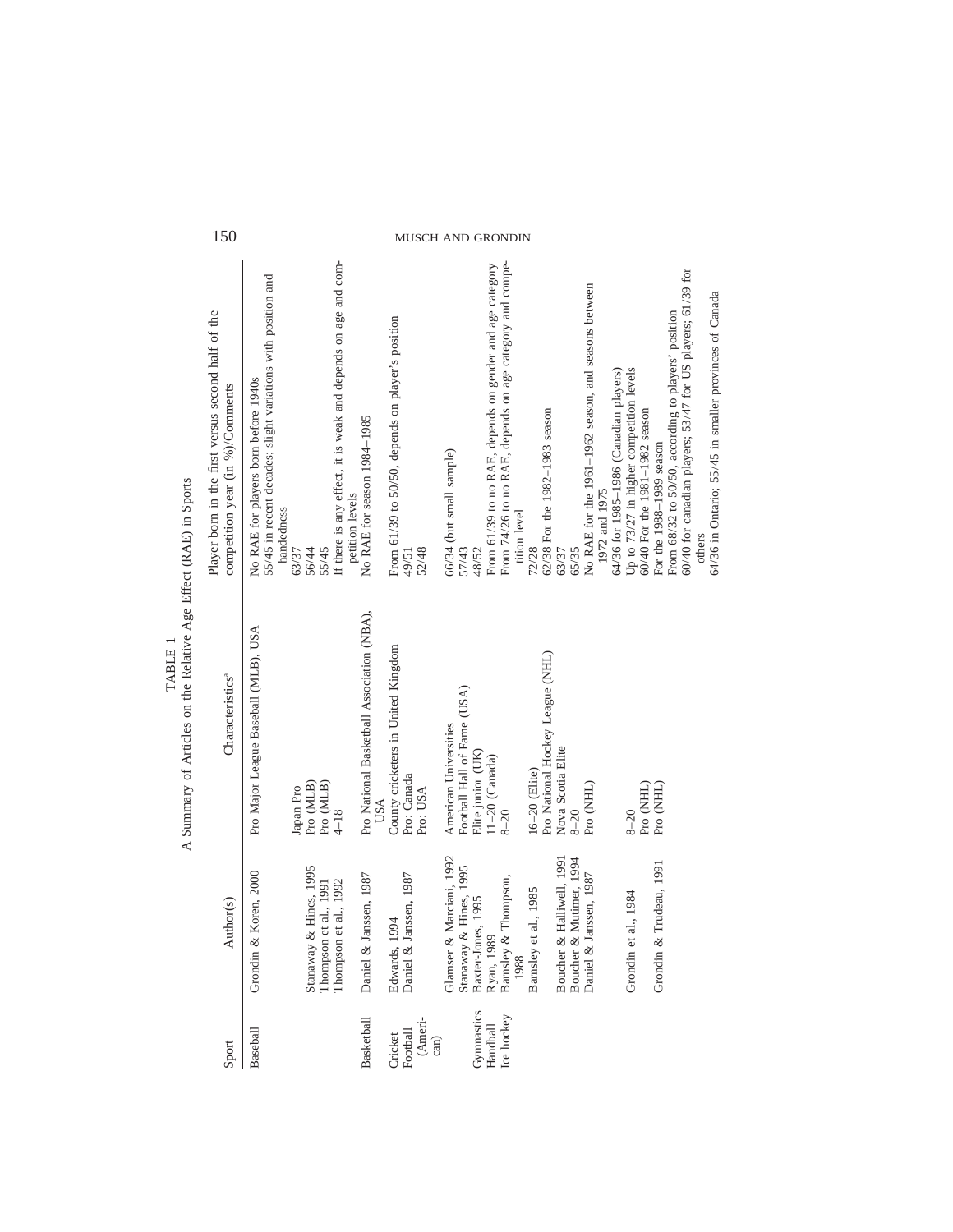|            | Krouse, 1995                       | Pro (NHL)                                                              | 60/40, No difference between normal players and all star                               |
|------------|------------------------------------|------------------------------------------------------------------------|----------------------------------------------------------------------------------------|
| Soccer     | Barnsley et al., 1992              | World Tournament Under 20<br>World Tournament Under 17<br>World Cup 90 | players/award winners<br>55/45<br>79/21<br>79/21                                       |
|            | Bäumler, 1996                      | Pro (Germany)                                                          | 68/32 Among youngest professionals (18-20)<br>49/51 Among oldest professionals (33-35) |
|            | Baxter-Jones, 1995                 | Elite junior (UK)                                                      | 81/19                                                                                  |
|            | Brewer et al., 1992                | Sweden, Under 17                                                       | 78/22 (but small sample)                                                               |
|            | Brewer et al., 1995                | Elite junior (UK)                                                      | 87/13 (but small sample)                                                               |
|            | Dudink, 1994                       | Pro (UK)                                                               | 62/38                                                                                  |
|            | Helsen et al., 1998                | Pro (Belgium)                                                          | 57/43                                                                                  |
|            |                                    | National Youth                                                         | 70/30                                                                                  |
|            |                                    | Top Youth                                                              | 62/38                                                                                  |
|            |                                    |                                                                        | 62/38                                                                                  |
|            | Musch, 1998                        | Regular Youth<br>Tennessee Youth, USA                                  | Increasing with higher age levels                                                      |
|            |                                    | $\frac{8}{1}$                                                          | 51/49                                                                                  |
|            |                                    | $17 - 18$                                                              | 68/32                                                                                  |
|            | Musch & Hay, 1999                  | Pro - Australia                                                        | 58/42 (1988/89, January 1st)                                                           |
|            |                                    |                                                                        | 60/40 (1995/96, August 1st)                                                            |
|            |                                    | $-Brazil$                                                              | 57/43                                                                                  |
|            |                                    | -Germany                                                               | 56/44                                                                                  |
|            |                                    | $-\mathbf{J}$ apan                                                     | 66/34                                                                                  |
|            | Verhulst, 1992                     | Pro - Belgium                                                          | 55/45                                                                                  |
|            |                                    | -France                                                                | 58/42                                                                                  |
|            |                                    | $-N$ etherlands                                                        | 60/40                                                                                  |
| Swimming   | Baxter-Jones, 1995                 | Elite junior (UK)                                                      | 73/27                                                                                  |
|            | Ryan, 1989                         | 8-20 (Canada)                                                          | From 61/39 to no RAE, depends on gender and age category                               |
| Tennis     | Baxter-Jones, 1995                 | Elite junior (UK)                                                      | 70/30                                                                                  |
|            | Dudink, 1994                       | 12-16 (Netherlands)                                                    | 30 of 60 Players born in the first 3 months                                            |
| Volleyball | Grondin et al., 1984               | Elite 14-15 (Canada)                                                   | 64/36 For male; 53/47 for female                                                       |
|            |                                    | Elite $16-19$ (Canada)                                                 | weaker effect                                                                          |
|            | Ryan, 1989                         | $(1-20)$ (Canada)                                                      | From 58/42 to no RAE, depends on gender and age category                               |
|            | " Numbers indicate age (in years). |                                                                        |                                                                                        |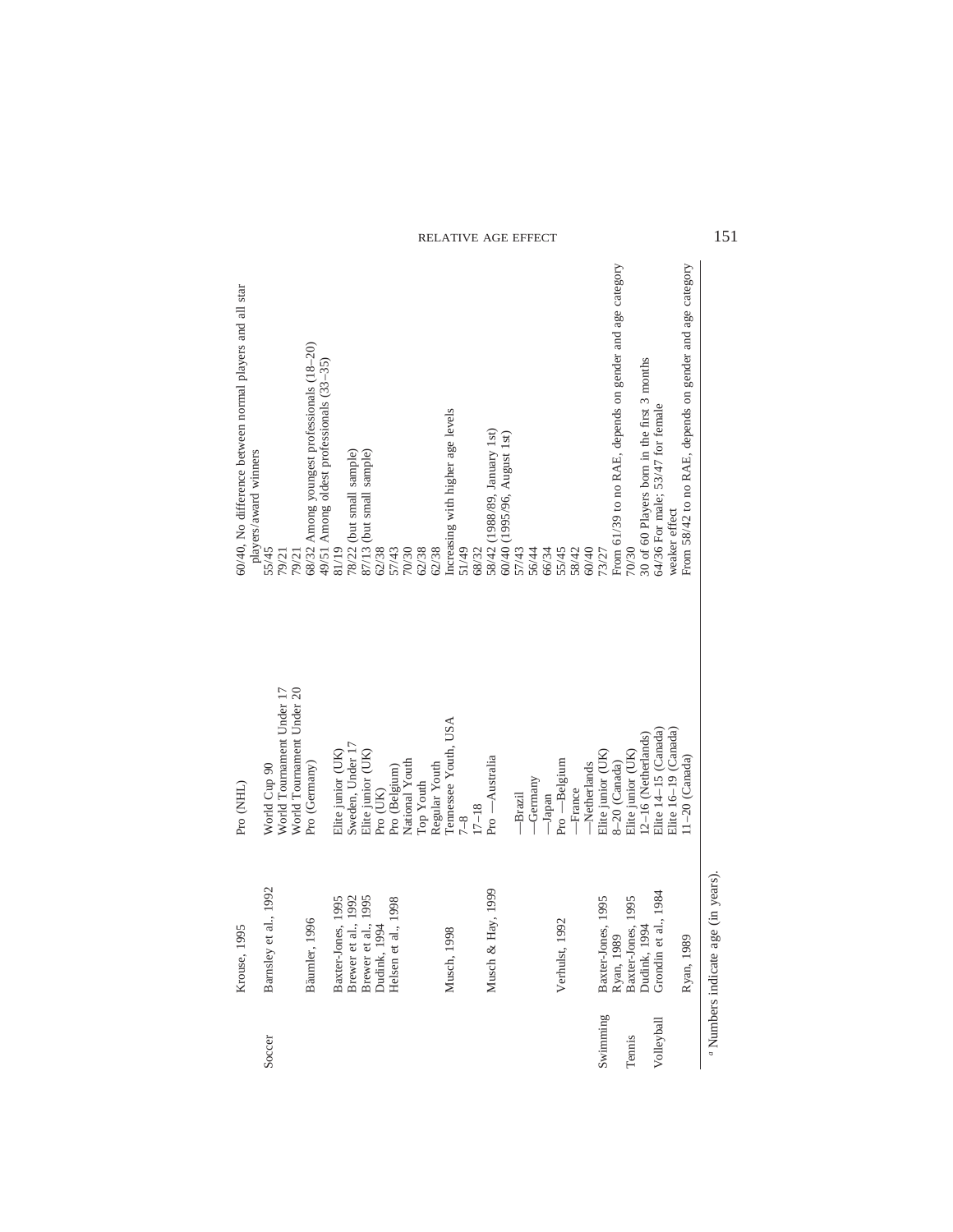Whereas the proportion of players born in the first half of the competition year was as high as 68% among young professionals ages 18–22 years, it monotonically decreased thereafter and finally reached an even proportion  $(49%)$  among the 33- to 35-year-olds. Bäumler  $(1996)$  interpreted this finding as evidence for a gradual wearing-off of the physical advantage of the players born in the first half of the competition year and a corresponding shift toward players with better technical attributes who only initially suffered from a relative age disadvantage.<sup>1</sup>

The RAE in North American ice hockey is also firmly established. The phenomenon was shown by several authors to exist not only in the NHL, but also in different geographical regions across Canada in competitive minor hockey (Barnsley et al., 1985; Barnsley & Thompson, 1988; Boucher & Halliwell, 1991; Boucher & Mutimer, 1994; Grondin et al., 1984; Grondin & Trudeau, 1991; Krouse, 1995). Daniel and Janssen (1987) provided evidence that the effect is a fairly recent phenomenon, however. Although the skew in the birthdate distribution is strong nowadays, it was not present in the NHL in the 1970s and 1960s.

Most other sports, including baseball (Grondin & Koren, 2000; Thompson, Barnsley, & Stebelsky, 1991, 1992; cf. Stanaway & Hines, 1995), cricket (Edwards, 1994), and tennis (Baxter-Jones, 1995; Dudink, 1994), show an RAE. In cases like swimming (Baxter-Jones, 1995; Ryan, 1989), volleyball (Grondin et al., 1984; Ryan, 1989), and handball (Ryan, 1989), the effect depends on age and categories. For basketball (Daniel & Janssen, 1987), gymnastics (Baxter-Jones, 1995), and American football (Daniel & Janssen, 1987; Stanaway & Hines, 1995), no significant RAE is reported. However, relative age is a factor in college football participation. Glamser and Marciani (1992) found that players born early within their cohort and behind their age group in school were overrepresented in the football teams of two U.S. state universities.

#### *Alternative Explanations for RAEs*

In spite of the pervasive evidence for RAEs in many sports, any claim of cutoff dates in youth sport as the only or major causal factor underlying skewed birthdate distributions must be defended against possible alternative explanations. Most of the published evidence addresses this point by comparing the birthdate distributions found in sports with that of the general population, thereby avoiding possible artifacts due to a skewed distribution already present in a nonsport population.

A number of competing explanations for seasonal variations in birth rates

 $<sup>1</sup>$  An alternative hypothesis for this finding is that the RAE was less important in Germany</sup> 25 years ago, when these older players were involved in youth soccer programs. However, we have unpublished data that the RAE in the highest professional soccer league in Germany was already as strong in 1965, 1975, and 1985 as it is today.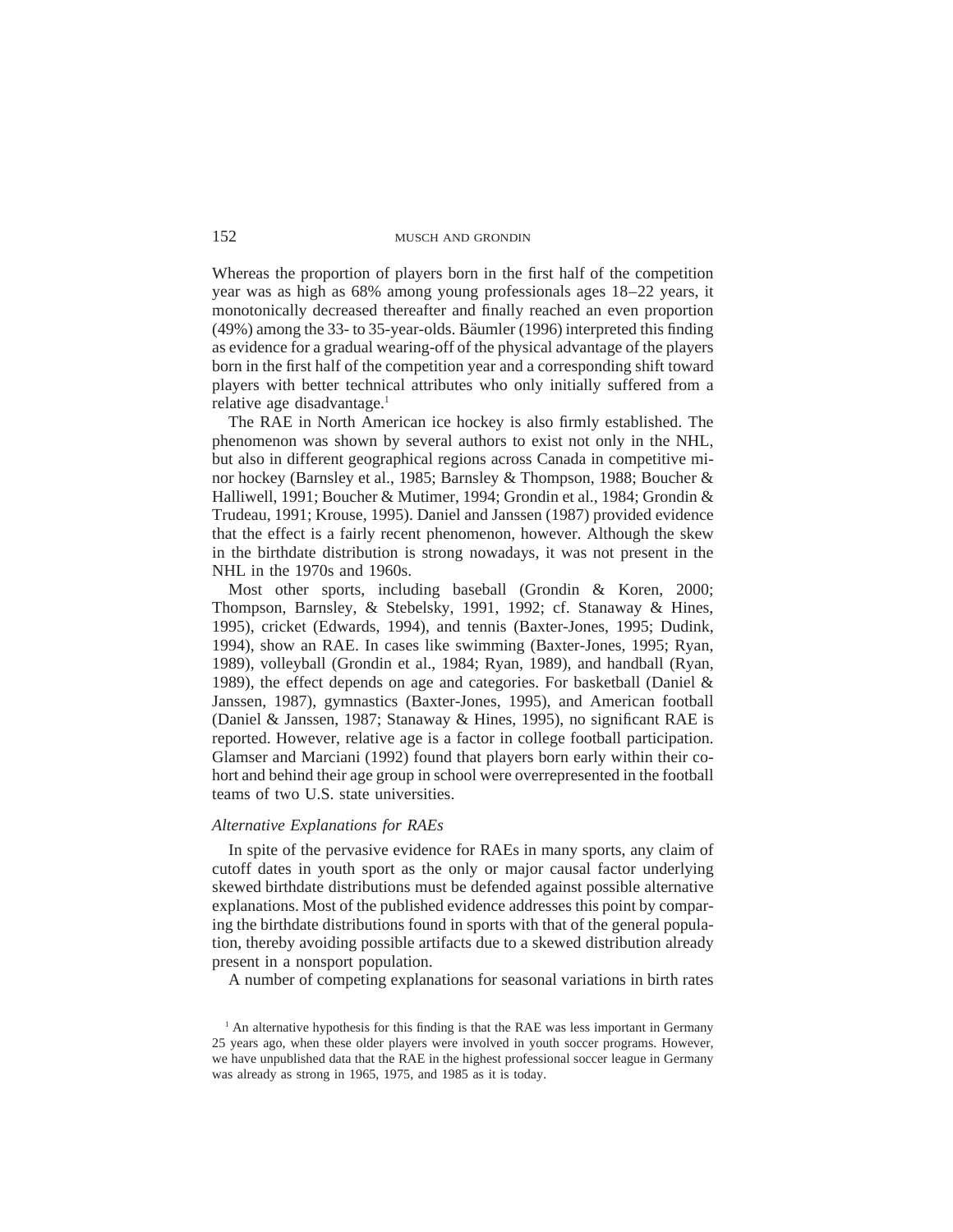of sports professionals in terms of climatical, environmental, sociocultural, and biological influences exist, however. As Wendt (1974, 1978) pointed out, significant phases in a child's development, such as first sitting up, walking, etc., occur at a fairly constant time after birth. Therefore, rather than the time of birth, certain seasonal (circannual) circumstances during a later sensitive phase may be significant. Because anything that is triggered during such a postnatal stage is automatically related to the date of birth, lag artifacts may be the result that falsely appear to be caused by a cut-off date in youth sport. For example, if warm weather during important phases of motor learning and first outdoor activities promotes critical sport-related skills, children born in certain months of the year profit from the fact that their critical sensitive phases are during summer rather than winter months.

Several findings suggest that seasonal influences do not offer a satisfactory account of the observed RAEs, however. For example, December and January—being at opposite ends of the competition year in hockey—are juxtaary-come at opposite clients of the compounding of the settlement RAEs were found in hockey (Barnsley et al., 1985; Barnsley & Thompson, 1988; Boucher & Halliwell, 1991; Boucher & Mutimer, 1994; Grondin et al., 1984; Grondin & Trudeau, 1991; Krouse, 1995). This suggests that the cutoff date rather than some seasonal influence causes the RAE. Moreover, soccer shows an RAE that is very similar to that found in hockey, even though the two sports use different cutoff dates (Barnsley, Thompson, & Legault, 1992; Dudink, 1994; Verhulst, 1992).<sup>2</sup>

Musch and Hay (1999) conducted a cross-cultural comparison of the RAE in soccer to assess explanations in terms of climatical and sociocultural factors that might coincide with the cutoff date in soccer. They first examined the RAE in the highest soccer leagues of Germany and Brazil, two countries with a highly developed soccer system both employing a cut-off date of August 1st in their junior soccer squads. Since the periodicity of birthdates in the Southern Hemisphere is exactly the reverse of that of the northern one, paralleling the reversed seasons and climates (Cowgill, 1966), a 6 month shift in the pattern of birthdates of soccer players in Brazil would have indicated an influence of season or climate. However, the distribution of professional players' birthdates was the same in both countries. The persistence of a shifted peak shortly after the Japanese cutoff date of April 1st also supported the notion of a universal RAE associated with the respective cutoff date irrespective of other sociocultural effects.

Musch and Hay (1999) conducted another test of the cutoff date hypothesis by directly observing the consequences of a change in the cutoff date in the Australian youth soccer system, where the traditional cutoff date of January 1st was replaced by a new cutoff date of August 1st following a proposal

<sup>&</sup>lt;sup>2</sup> An anonymous reviewer suggested these points, which speak against seasonal explanations for RAEs in sport.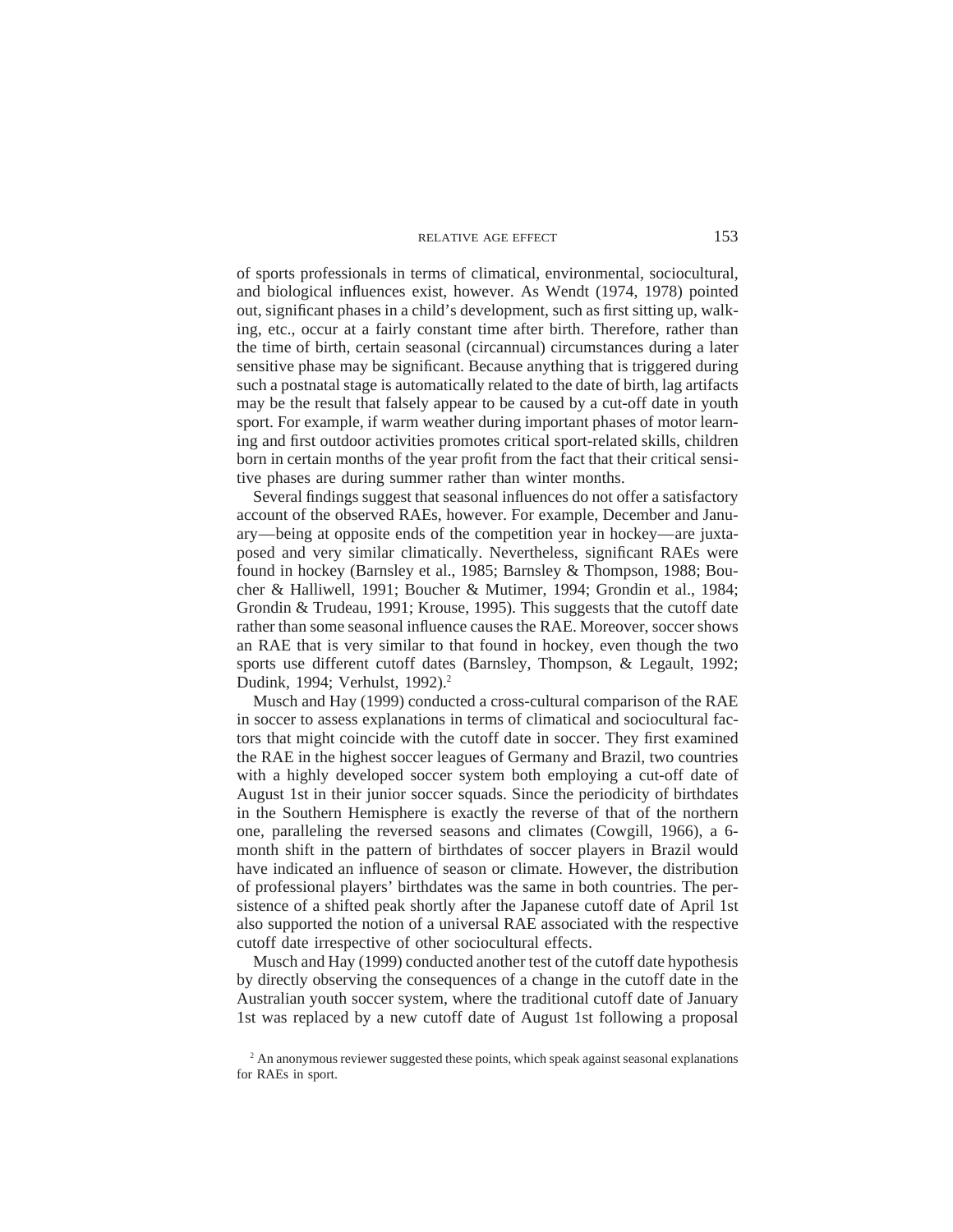of the world soccer association FIFA in 1988. A corresponding shift in the birthdate distribution of professional players 10 years after the change provided strong evidence that the cutoff date is indeed the causal factor underlying the RAE.

# A MECHANICS OF THE RELATIVE AGE EFFECT

In what follows, a review of possible factors and mechanisms that may contribute to the RAE is given.

### *Competition as a Necessary Condition*

Suppose there are 15 places on a sport team, and that in a given school or community, there are 15 young persons of a given age group interested in occupying these places. In such a case, there is no reason to expect a RAE. Everyone will have a place on the team. However, suppose that there are 150 persons from this age group interested in playing with this team. In such a case, there will be strong competition to obtain a place, and RAEs are much more likely to occur. The general principle that can be derived from the situation is that the larger the pool of potential players for a given sport in a given category, the stronger the resulting RAE should be.

This is exactly what was reported in Grondin et al. (1984). Minor hockey in Canada was organized in such a way that higher competitive levels in a city were related to the number of inhabitants in those cities (Grondin, 1982). In general, the results reported in Grondin et al. (1984) showed that the RAE was stronger in higher level, i.e., in cities where more ice hockey players were available to form teams. Consistent with this finding was the fact that, among NHL players, the RAE was most pronounced for those born in Ontario, the most populous province of Canada (Grondin & Trudeau, 1991). In line with this reasoning, Grondin et al. (1984) reported a weak RAE for volleyball, a sport less popular than ice hockey in Canada. For volleyball teams in schools, there was no RAE. We can suppose that most players interested in volleyball had a chance to be part of the teams. Nevertheless, the study also revealed that, when regional elite teams are formed from this pool of players in schools, there was a RAE for male players in the 14- to 15-years-old category. A similar finding was reported by Helsen et al. (1998) for youth soccer players in Belgium. Whereas there was a strong RAE already at age 6 among elite youth players being transferred to top teams, there was no RAE among average youth players before age 12. Although none of these findings provide direct evidence that the level of competition directly determines the magnitude of the RAE, they are at least compatible with the notion that competition for obtaining places on a team is fertile ground for RAEs to occur. This competition will come from the number of players available for the places, and this number will depend on the popularity of a given sport in a given country. In this view, given the worldwide popularity of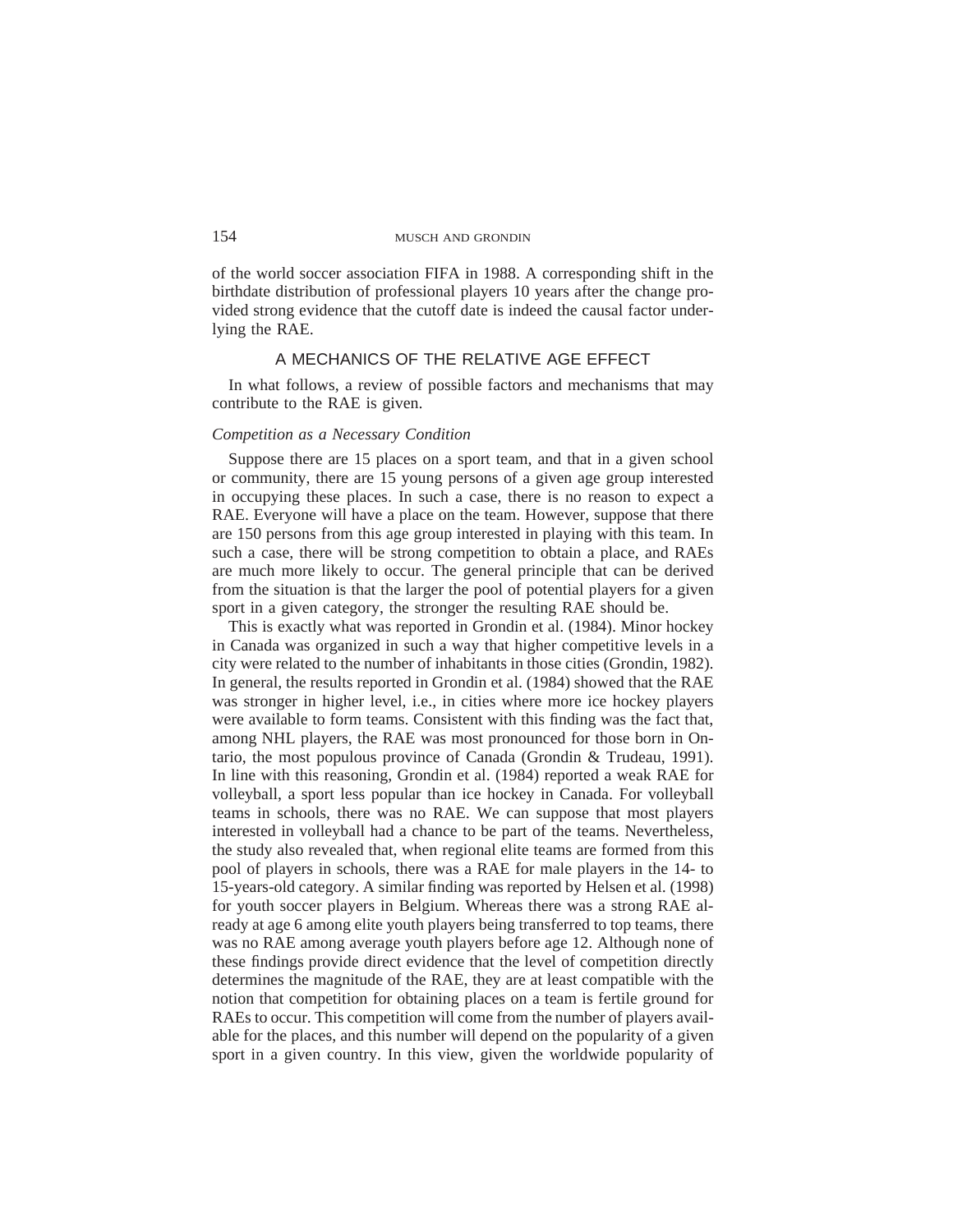soccer, it is interesting to note that empirical reports from all over the world show a strong RAE in this sport (Barnsley et al., 1992; Bäumler, 1996; Baxter-Jones, 1995; Brewer et al., 1992, 1995; Dudink, 1994; Musch, 1998; Musch & Hay, 1999; Verhulst, 1992).

# *Physical Development*

Physical capabilities undoubtedly are significant determinants of success in sport (Malina, 1994). In the case of ice hockey, for example, somatic strength is of great importance both for carrying the heavy weight of the equipment (Grondin & Trudeau, 1991) and for body checking (Barnsley & Thompson, 1988). Physical development (and also motor skill, a major determinant of team placement in junior ice hockey; Daniel & Janssen, 1987) is strongly correlated with chronological age (Brauer, 1982). Several studies therefore attributed the RAE solely to the physical advantages of the relatively older players (Baxter-Jones & Helms, 1994; Baxter-Jones, Helms, Baines-Preece, & Preece, 1994; Brewer et al., 1992; Verhulst, 1992). Explanations based on physical maturity seem particularly convincing given that an up to 1- or 2-year age difference can indeed make a big difference in the stature and weight of young children in youth sport programs (Baxter-Jones et al., 1994; Malina, 1994). Between height and weight on the one hand and performance in disciplines such as the 50-yards' dash, throwing, pull-ups, and sit-ups on the other hand, significant correlations were reported even within an age range of only 1 year (Espenschade, 1963). It is important to note that central tendency measures of physical growth are also accompanied by variability. For weight and height, individual variability is at its maximum between 13 and 15 years old for boys, and slightly earlier for girls (Bouchard, Hollmann, & Herkenrath, 1968; Dimerjian, Janicek, & Dubuc, 1972; Tuddenham & Snyder, 1954; Twiesselmann, 1969). It seems therefore plausible to assume that a relative age disadvantage, coupled with a late maturation, can make it virtually impossible for a young player to compete (see Fig. 1).

The observation that the magnitude of the RAE varies according to players' position in ice hockey provides additional evidence for the importance of physical development. Grondin and Trudeau (1991) found the RAE to be strongest among players in the position characterized by the highest physical demands, namely, goalkeepers, who have to carry the heaviest equipment of all players in ice hockey. In the NHL, 55% of forwards were born in the first half of the selection year, but more than two-thirds of goal keepers were born during the same period (Grondin & Trudeau, 1991).

It is also interesting to have a look at gymnastics, one of the few sports where advanced maturation is a disadvantage (Baxter-Jones, 1995). Late maturation has repeatedly been observed among successful gymnasts (Malina, 1994; Baxter-Jones, Helms, Maffull, Baines-Preece, & Preece, 1995). Remarkably and in accordance with the notion that physical development is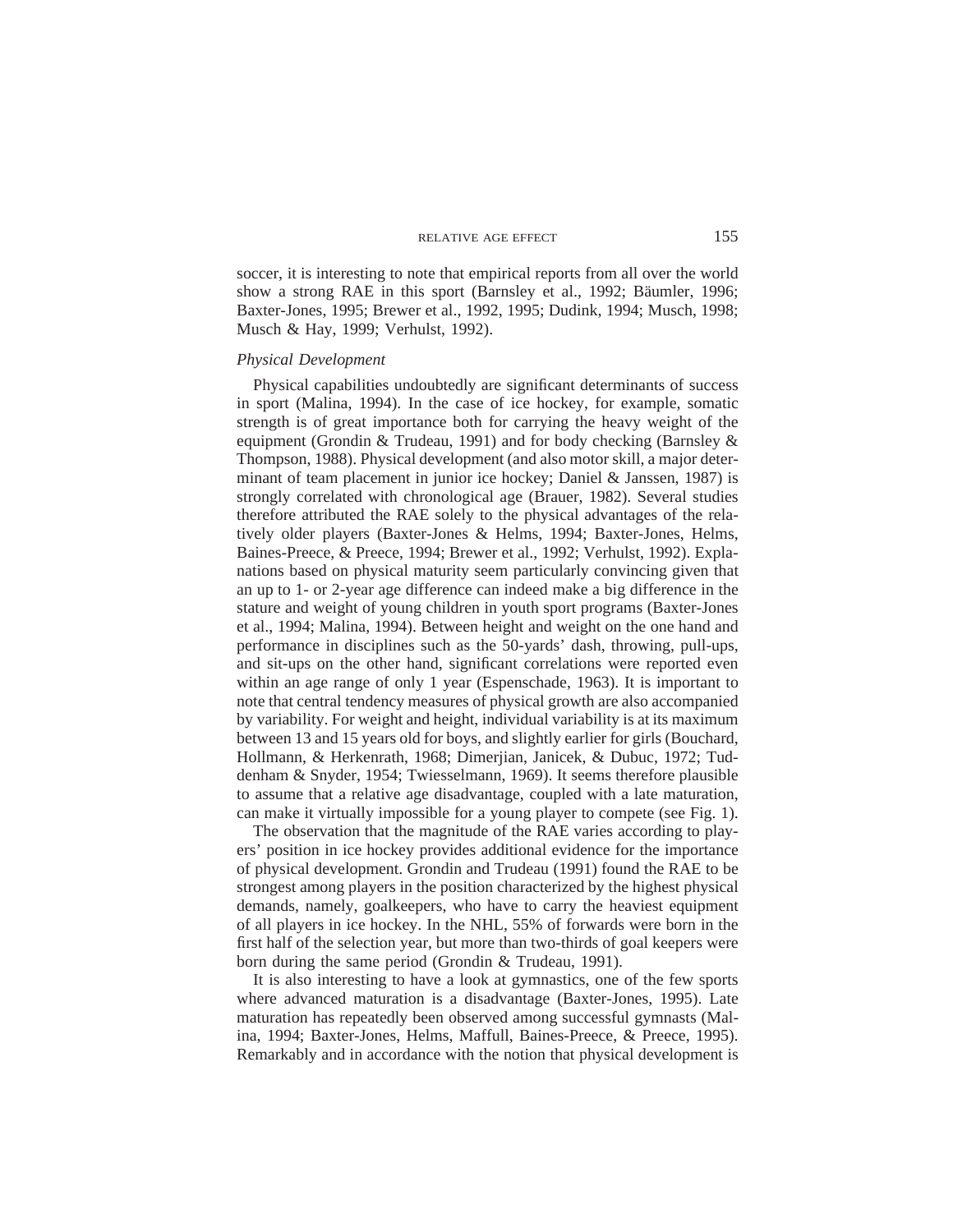

**FIG. 1.** Illustration of the physical maturity advantage of children born in January over those born in December of the same year. Although the child born in January has an 11-month age advantage over the child born in December, both children are grouped in the same age class in an age-based system with a January 1st cutoff date. Each distribution represents a potential disparity, assumed to be normally distributed, in physical maturity (*x*-axis) among children of the same chronological age. The figure shows that an early maturer (5.5 months in advance over the mean) born in December and a late maturer (5.5 months behind the mean) born in January may have the same physical age (the crossing point on the distribution, see vertical arrow). The figure also illustrates, however, the potential advantage of a January-born fast maturer and the disadvantage of a late maturer born in December. The additional relative age disadvantage of December-born children may make it impossible for late maturers to compete. This advantage/disadvantage can be magnified at puberty where deviations from the mean are even more important.

an important factor only in sports where advanced maturation levels promote performance, Baxter-Jones (1995) found no RAE among elite young British gymnasts.

In spite of the obvious importance of physical development, surprisingly little work has been conducted to substantiate the relationship between physical development and RAEs by measuring the somatic and strength properties of young players. Brewer et al. (1992) showed that members of a Swedish Under-17 elite soccer team had above average levels of physical growth in terms of body weight and height as compared to normative data for the total population. Garganta, Maia, Silva, and Natal (1993) showed significant differences in height and mass between national youth team players and regional youth soccer players in Portugal. Advanced physiological maturity was observed for many children participating in the Little League World Series by Hale (1956), who used pubic hair ratings, and by Krogman (1959), who estimated skeletal age. Data comparing the physical properties of dropouts and players disadvantaged by their relative age to the body indices of players profiting from a relative age advantage are completely lacking, however. The only direct evidence for a relationship between relative age and sport performance was reported by Bell, Massey, and Dexter (1997). They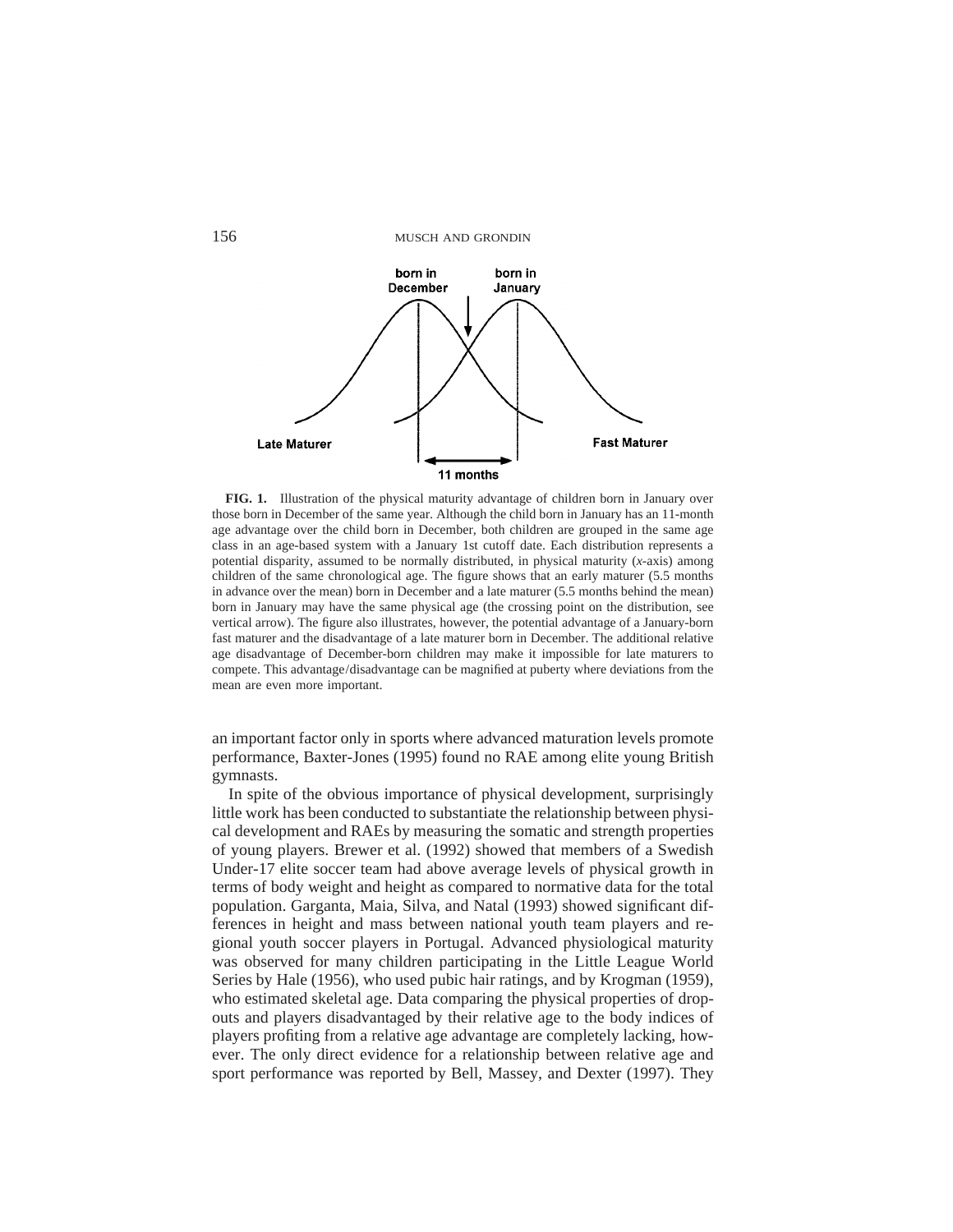found birthdate effects in ratings of sport performance for both male and female pupils taking physical education examinations in different sports at age 16.

Explanations based exclusively on physical development predict a strong RAE very early and already at the elementary school level. This is because the relative age difference as compared to total age, and thus the physical advantage of relatively older players, is biggest at the youngest ages and gradually decreases subsequently. Therefore, the prediction of a very early effect of relative age can be used to test whether physical development is indeed the only or main factor underlying the skewed distribution of birthdates that can be observed among sports professionals. In addition, if physical maturity is the only reason for the RAE, a reduction rather than intensification of the skewness of the distribution should be observable in subsequent years because the relative age difference as compared to total age gradually decreases rather than increases. Both of these predictions are at odds with empirical findings. There was no RAE among the youngest players in the studies of Barnsley and Thompson (1988) and Musch (1998), and the magnitude of the RAE increased rather than decreased with increasing age in these studies. This pattern of results suggests that RAEs cannot be explained by physical variables alone.

### *Psychological Factors*

Although chronological age differences are certainly related to discrepancies in physiological maturity, size, and strength, careful consideration should also be given to psychological variables. As a function of their age, children differ not only in their physical maturity but also in their psychological maturity.

Perceived competence is a powerful determinant of sport participation. According to Harter's (1978) theory of competence motivation, those high in perceived physical, academic, or social competence are more likely to participate in their respective activities. Smith's (1986) cognitive–affective model of stress also suggests that in a situation that is characterized by an imbalance between situational demands (e.g., the need to demonstrate ability in a competitive context) and resources (e.g., lack of physical ability), children may perceive sport participation as too stressful and consequently withdraw from the activity. Correlations between perceptions of competence and actual competence, as measured by teacher's ratings of sport performance, revealed that children become more accurate in their perceived competence with age, with children of 8 to 9 years being less accurate than children of 10 to 13 years. Since children high in perceived competence show a more intrinsic motivational orientation and report enjoying their participation more than children low in perceived competence (Feltz & Petlichkoff, 1983; Roberts, Kleiber, & Duda, 1981; Vallerand, Deci, & Ryan, 1988), relatively older children advantaged by their higher relative age are more likely to continue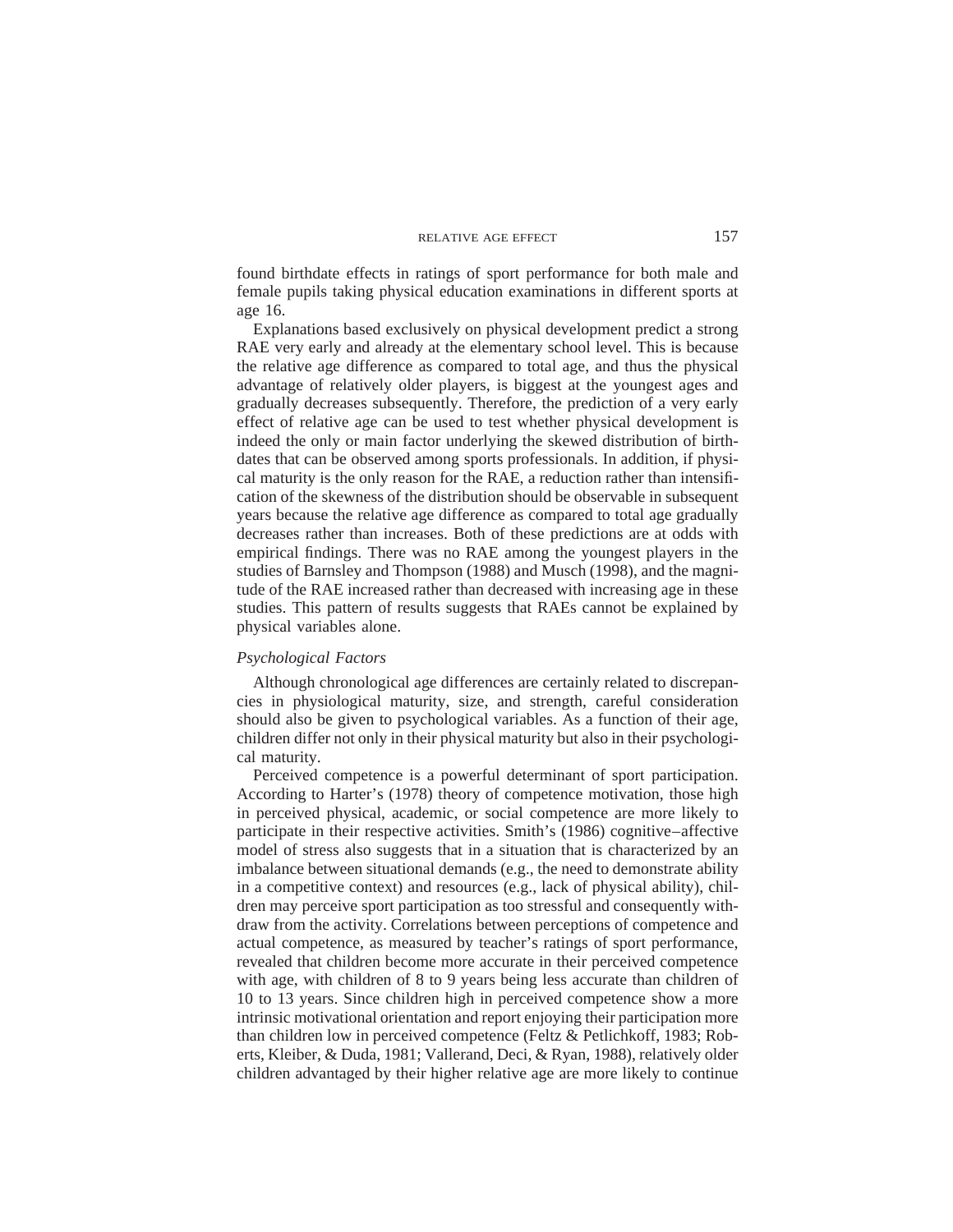their participation once all children are able to accurately assess their competence. From this cognitive development perspective, an increased skew in the distribution of birthdates is to be expected with increasing age. Explanations based on physical development, on the other hand, would predict a strong effect already at elementary school level when the relative age difference as compared to total age is largest.

In spite of the growing body of research on the RAE, recent reviews of sociological and psychological factors influencing dropout rates in youth sport do not even mention the RAE (Gould & Petlichkoff, 1988; Skard & Vaglum, 1989; Weiss & Chaumeton, 1992). This is surprising because several psychological theories are capable of explaining RAEs. For example, a Pygmalion effect (Rosenthal & Jacobson, 1968; Rosenthal, 1974) may be functioning (Barnsley et al., 1985; Thompson et al., 1991). Traditionally researched within the context of classroom achievement, the Pygmalion effect predicts that expectancies of student ability trigger a series of verbal and nonverbal interactions which inadvertently control the student's subsequent achievement behavior in what can be termed a self-fulfilling prophecy. Children profiting most from an initial relative age advantage are likely to be erroneously perceived as the most talented in their age group. The Pygmalion effect may amplify and stabilize this relative age advantage if the behaviors of parents, coaches, and peers covary with the inital perception of children's abilities (Rejeski, Darracott, & Hutslar, 1979; Landers & Fine, 1996). Parents and coaches should therefore understand fully the potential influence of the RAE.

In view of the devastating effects of low self-esteem that might be acquired by relatively younger children, future research should investigate more closely the affective, cognitive, and motivational effects of a relative age disadvantage. The importance of such an investigation is highlighted by the current disturbing finding that a relative age disadvantage at school is even associated with a higher incidence of youth suicide (Thompson, Barnsley, & Dyck, 1999). With respect to the RAE in sport, current theories of achievement motivation should prove to be helpful in revealing the exact mechanisms that finally lead to the withdrawal of relatively younger players (cf. Gould & Petlichkoff, 1988; Weiss & Chaumeton, 1992).

#### *Experience*

In addition to the physical and psychological factors involved in age differences, there is another simple, but critical, factor contributing to the RAE. To illustrate this point, let's take an example. Among 10-year-old children, an 11-month difference in age represents, of course, considerable advantages in terms of height, weight, strength, and cognitive development. However, beyond these mere facts, this age difference represents almost 10% of total life experience. Maybe more importantly, this difference represents an extra year of experience in a given sport itself, which means much more training.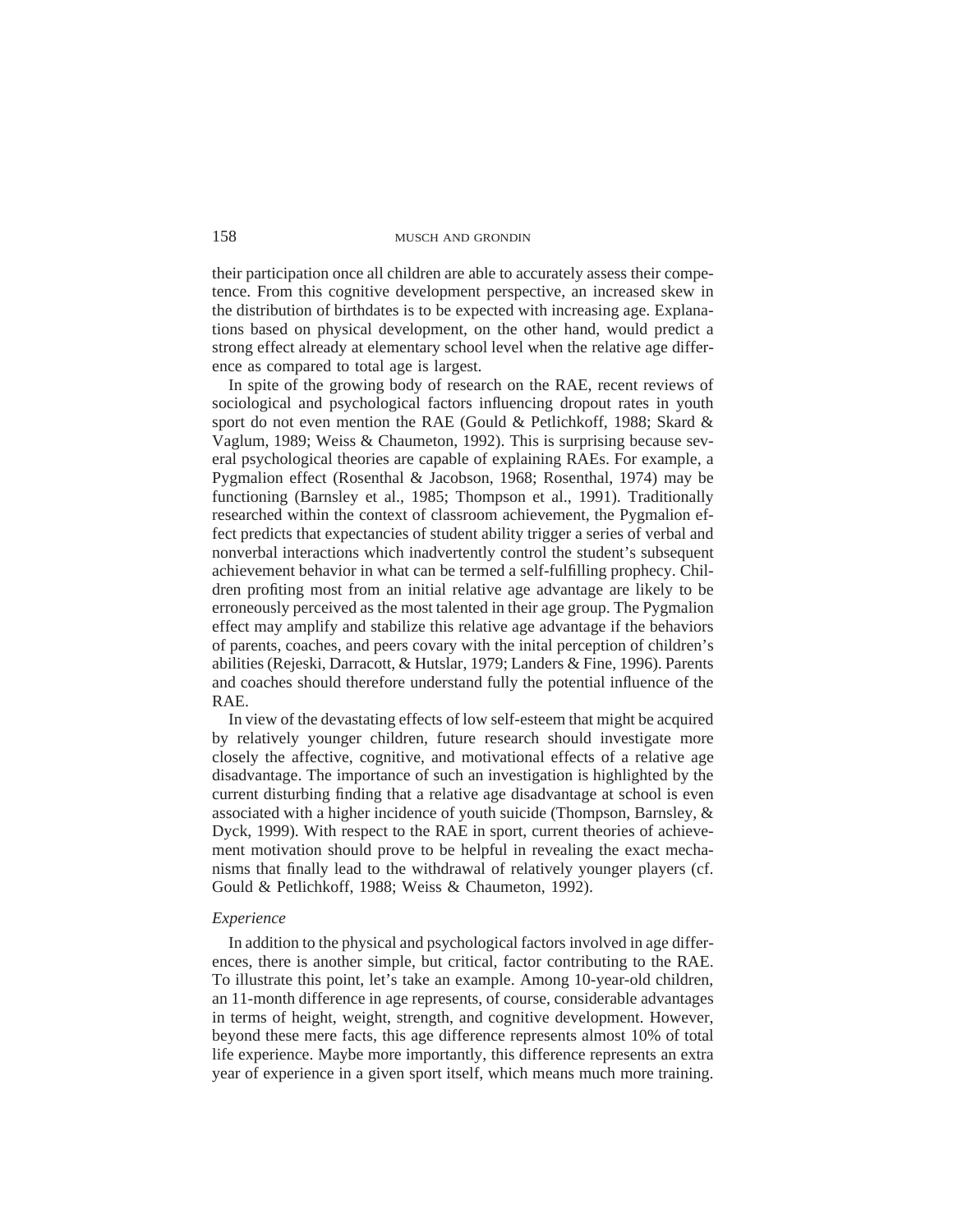This training effect is likely to enhance chances of participating more actively in games during the season. The training time difference among children may also be magnified by the fact that relatively older players are more likely to be chosen for select teams and high ability groups. Such selection is not only associated with receiving better coaching and facing better opponents; being involved in higher competition levels is in itself more prestigious and therefore likely to increase motivation.

Thus, if, in a coach's mind, two children are considered to have the same age because they are born in the same year, the child born in January has a huge advantage over the other, first, in chances to be part of the team if too many children compete for limited places on a team, and second, in active participation in the games. The relatively younger child, on the other hand, is likely to be frustrated by his or her limited ability to compete and may finally drop out of organized sport.

To summarize, there are multiple factors contributing to the RAE. The growing number of empirical findings and theoretical considerations suggest that a mixture of physical, cognitive, emotional, and motivational causes work together to produce the effect.

# POSSIBLE REMEDIES TO THE PROBLEM

A sport system committed to the fullest possible development of all children would have to attempt to maintain the motivation of every child. It is very likely that many promising talents have been overlooked in the past because they suffered from a relative age disadvantage in their early childhood. This may well have resulted in a lowering of the overall quality of professional sport teams. Furthermore, from a public health perspective, physical activity in children and adolescents is seen as important for disease prevention and health promotion (Anderssen, 1993). Instead of equalizing the opportunities to develop health-promoting lifestyles, for many children the youth sport system works against the learning of health habits that often carry over into adulthood. A relative age disadvantage can thus have important personal and social consequences. It is therefore a question of great interest whether any remedies can be offered to the RAE problem.

### *Classification Systems Based on Biological Age*

Since the RAE was shown to be quite a robust phenomenon in many sports, there is a need to reconsider the theoretical question of age grouping. One alternative to chronological age as the basis of the classification system is biological age: anthropometric measurements such as height, weight, or a height–weight ratio, or physiological measurements such as dental age or sexual maturity revealed by secondary traits like pubic hair may be used as criteria to determine age grouping. Skeletal age is another promising indicator of physiological maturity since it provides a continuous indication of growth until maturity (Krogman, 1959; cf. Baxter-Jones, 1995).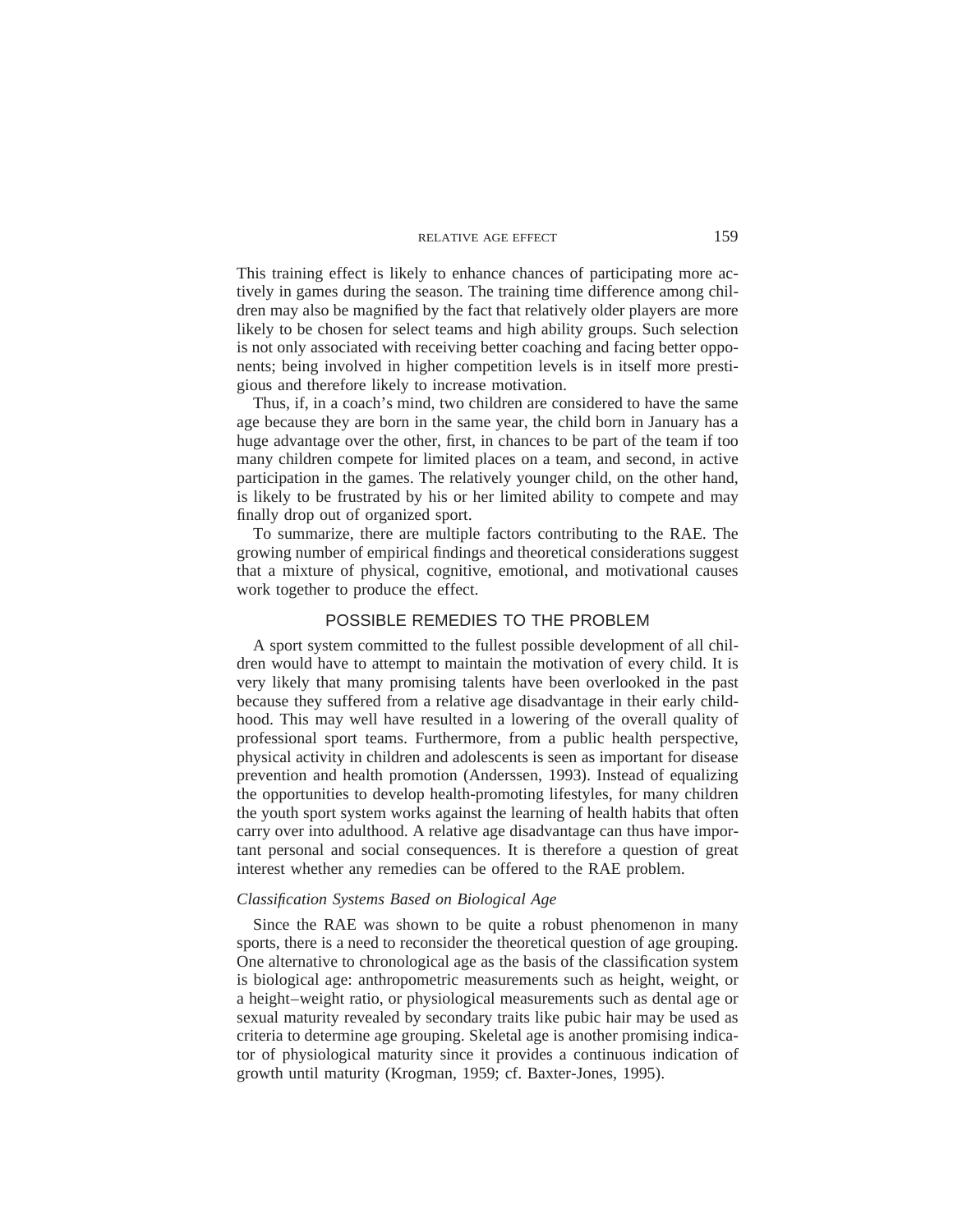However, it is unlikely that it would be possible to find all material and human resources required by classification criteria other than chronological age in order to accommodate all sport participants. Moreover, even a classification of children based on bone age would produce an unfair context for sport competition. For instance, Bouchard and Roy (1969) reported that ice hockey players participating in the Québec Tournament (with a chronological age of 11–12 years) had a skeletal age varying from 7 to 14 years. That is to say that the adoption of skeletal age would result, in some cases, in classifying a 12-year-old child with 7-year-old children. Given the differences in psychological maturity at these ages (cognitive and socio-affective) and the differences in practice hours of various motor skills, such a classification would expose some children to non-sense conditions of development. On the other hand, in some sports like boxing or wrestling, competitive classes based on weight categories turned out to be a sensible solution.

# *Classification Systems Based on Chronological Age*

In many sports, classification systems based on biological age are difficult to organize. Alternative solutions based on chronological age do exist, however, and multiple criteria for classifying children for competition may be used.

*Variation of cutoff date within the competition year.* In individual sports, cut-off dates can be determined anew for each competition. For example, swimming does not have a fixed cut-off date. As Ryan (1989) showed, this can prevent RAEs on the condition that the accumulation of key competitions in certain months of the year is avoided. However, the age-grouping system in swimming is not applicable in team sports.

*Rotation of RA advantage within curriculum for one given sport.* Rotating cutoff dates offer a possible solution to RAEs in team sports. For example, Grondin et al. (1984) proposed a 15-month or 21-month category system to break the structure based on multiples of 12 (cf. Boucher & Halliwell, 1991). This would have the advantage of constantly cycling the cutoff date throughout the year, thereby eliminating a systematic bias against children born late in a fixed competition year.

Brewer et al. (1995) argued that 1-year or 2-year periods typical for most team sports are too great an age band from which to select squads. A shorter 9-month period as suggested by Boucher and Halliwell (1991) would reduce the age difference between the youngest and oldest children. However, a smaller age band—as well as a rotating cutoff date—might prove to be difficult to run on a practical basis due to organizational problems and the lower number of players available in each age group if a shorter competition year applies.

*Distributing RAE among youth potential activities.* Different sports often use the same cutoff dates for age grouping, and very often these cutoff dates do not only apply in sport, but in school as well (Musch, 1998). Grondin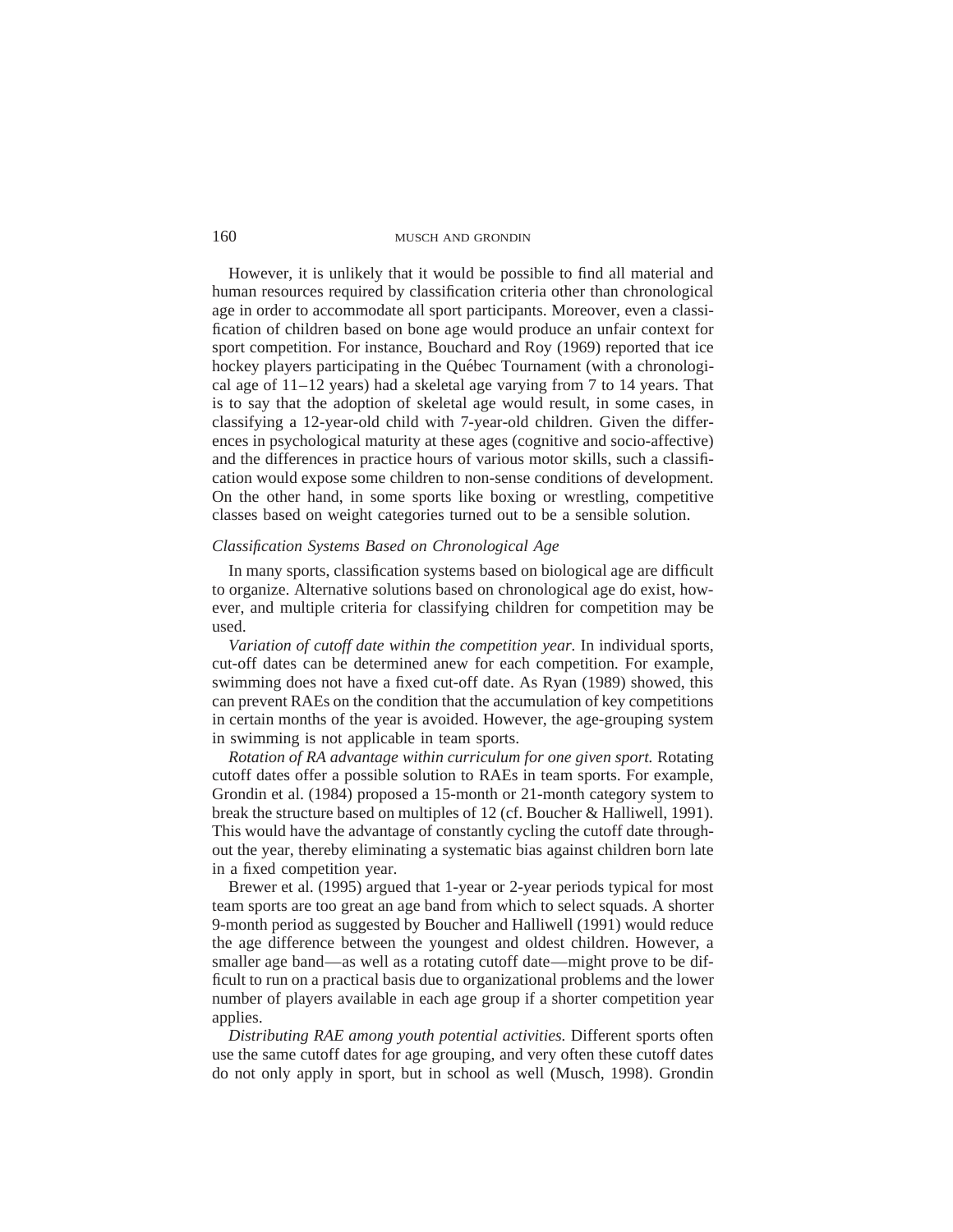and Koren (2000) reported that in professional baseball, the RAE is much more important in Japan than in the United States. One potential explanation for this difference is that in Japan, many activities, sports-related or academic, are based on a similar cutoff date (April 1st), which is not the case in the United States, where the cutoff date (August 1st) for children's league in baseball does not necessarily apply to other activities.

Varying the cutoff dates for different sports would make it possible for all children to get involved in activities in which the cutoff date is favorable to them. A possible problem of such a procedure would be, however, that many educators may find it preferable for children to stay with the same friends as much as possible. Nevertheless, as regards the strict RAE, such a distribution of cutoff dates among different sports would be an appropriate way of addressing the problem, without provoking too much disturbance within a given sport organization.

*Age quotas.* Another simple, clever, and easy-to-apply solution based on chronological age was proposed by Barnsley and Thompson (1988). These authors suggested that quotas of children born throughout the activity year should be required on high-caliber competitive teams (cf. Barnsley et al., 1992).

### *Multiple Squads Based on Multiple Standards*

The physical development and the technical skills of young players will usually be correlated. However, there nevertheless will be players who are technically at a high standard, but who are currently lacking in terms of their physical development (Brewer et al., 1995). Different squads may be established for such players to give them a better chance for fair competition. Furthermore, if individuals are not able to perform up to set standards, they could be allowed to continue participating at a lower level in spite of their age, giving them the chance to experience competition at their ability and readiness level (Ryan, 1989). Testing for ability standards, of course, would be costly and would take considerable cooperation and coordination among sport organizers, administrators, and coaches. The strict supervision needed to ensure that all organizations treat participants fairly if this type of organizational change were implemented suggests that this would be a long-term solution.

#### *Warning Practitioners*

The results of the research reviewed in this article show how much is at stake if the current system is not altered in some way or another. It can also be expected that the long-term result of a RAE will be a lowering in the overall quality of the highest competitive teams if players with good technical attributes are being overlooked at an early age due to a lack of physical development that is simply related to the period of the selection year in which they were born. For all of these reasons, coaches and those responsible for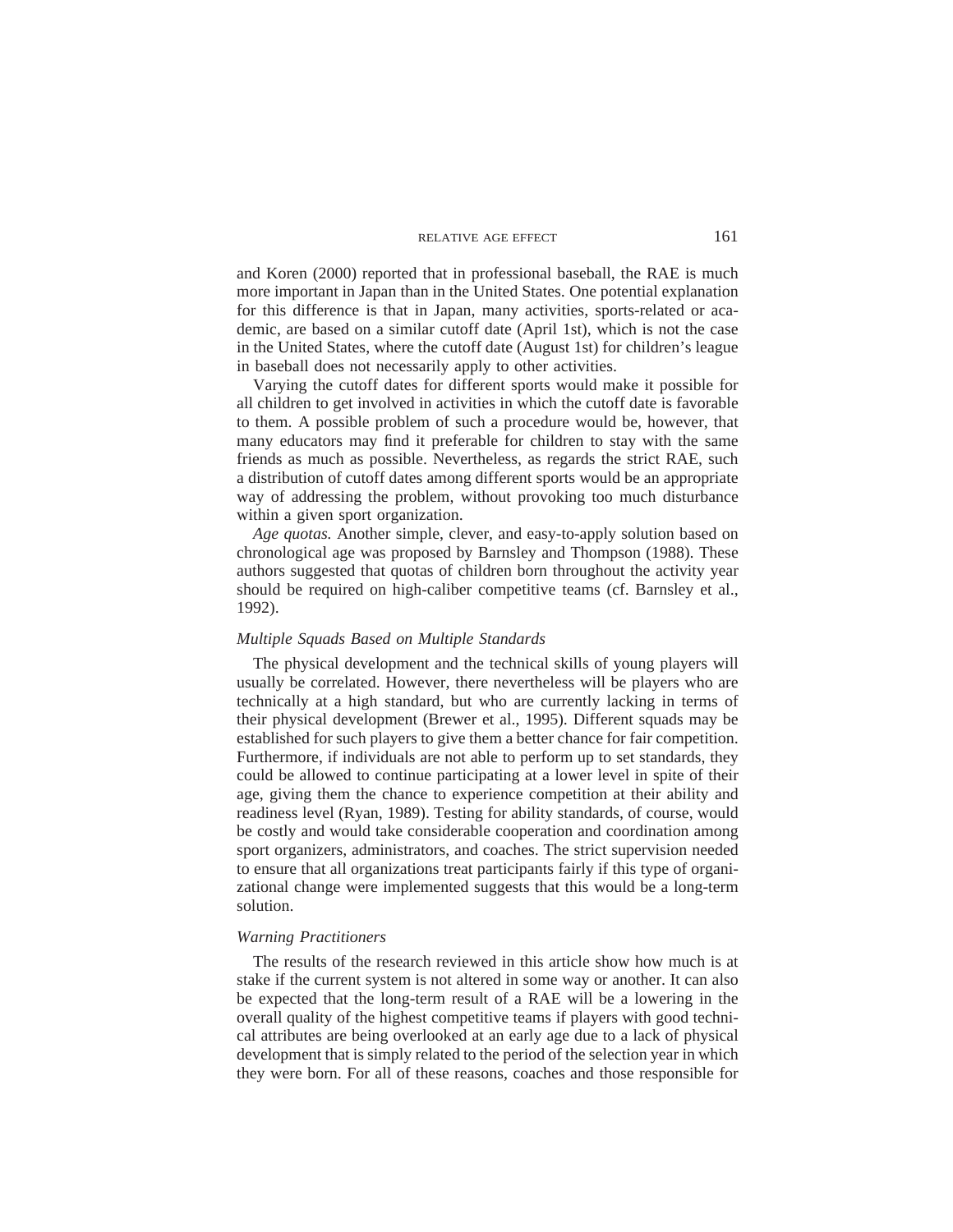sport must fully understand the possible effects of age differences within the same age group, and efforts to realize possible remedies to the relative age problem should be intensified.

A possible first step would be for decision-makers to look at factors such as technical skills rather than physical strength, and ensuring that coaching is equivalent for all players regardless of their present, age-dependent level of ability. Deemphasizing competition and recognizing that a coach's task with young children is to maintain interest, motivation, and participation seem to be necessary preconditions to avoid creating dropouts. French and Thomas (1987) point out that both cognitive and motor skills are important for children's sport development. Optimal coaching should therefore not exclusively concentrate on motor skills, but also devote time to teaching sportspecific procedural knowledge and cognitive skills such as knowledge of the rules of the game, optimal player positions, and game strategies (Bunker & Thorpe, 1983). In their interactions with relatively younger players, coaches should always concentrate on the player's individual improvement rather than (1) conducting unfair comparisons with his (or her) relatively older peers and (2) focusing on winning.

# FUTURE RESEARCH

The birthdate phenomenon was found at least to some degree in almost any form of sport. Undoubtedly, relative age can be an important factor in whether a young player succeeds or not. However, the extent of existence of the RAE has not yet been completely examined nor have the physical, social, and emotional mechanisms that bring it about been clearly identified.

For example, little is known about the role of sex in the RAE. Considering that competition is likely to be a major factor in the development of the RAE and competition is often higher among male sport participants (Baxter-Jones, 1995), stronger RAEs in male youth sports can be predicted. Comparing male and female elite soccer players and swimmers, Baxter-Jones (1995) indeed found smaller and nonsignificant RAEs among females. Baxter-Jones (1995) also pointed to the earlier maturation of girls and the higher variance of the maturity status of boys as possible causes for a stronger RAE among male athletes. It is noteworthy that the RAE at school is also stronger for male than for female pupils (Grondin et al., 1993). Future research should look more closely at RAEs in female youth sport, trying to sort out possible influences of gender on the RAE.

A recommendation that can also be given on the basis of the present results is to search for sports where the RAE is *not* observed in top-caliber adult players. Determining the attributes needed for success in such a sport and examining the philosophy, organization, and structure of this sports' developmental programs would help to identify hitherto unknown limiting factors to the effect. Nonphysical, technical disciplines such as golf or chess, sports where an advanced physical development is a disadvantage, as in, for exam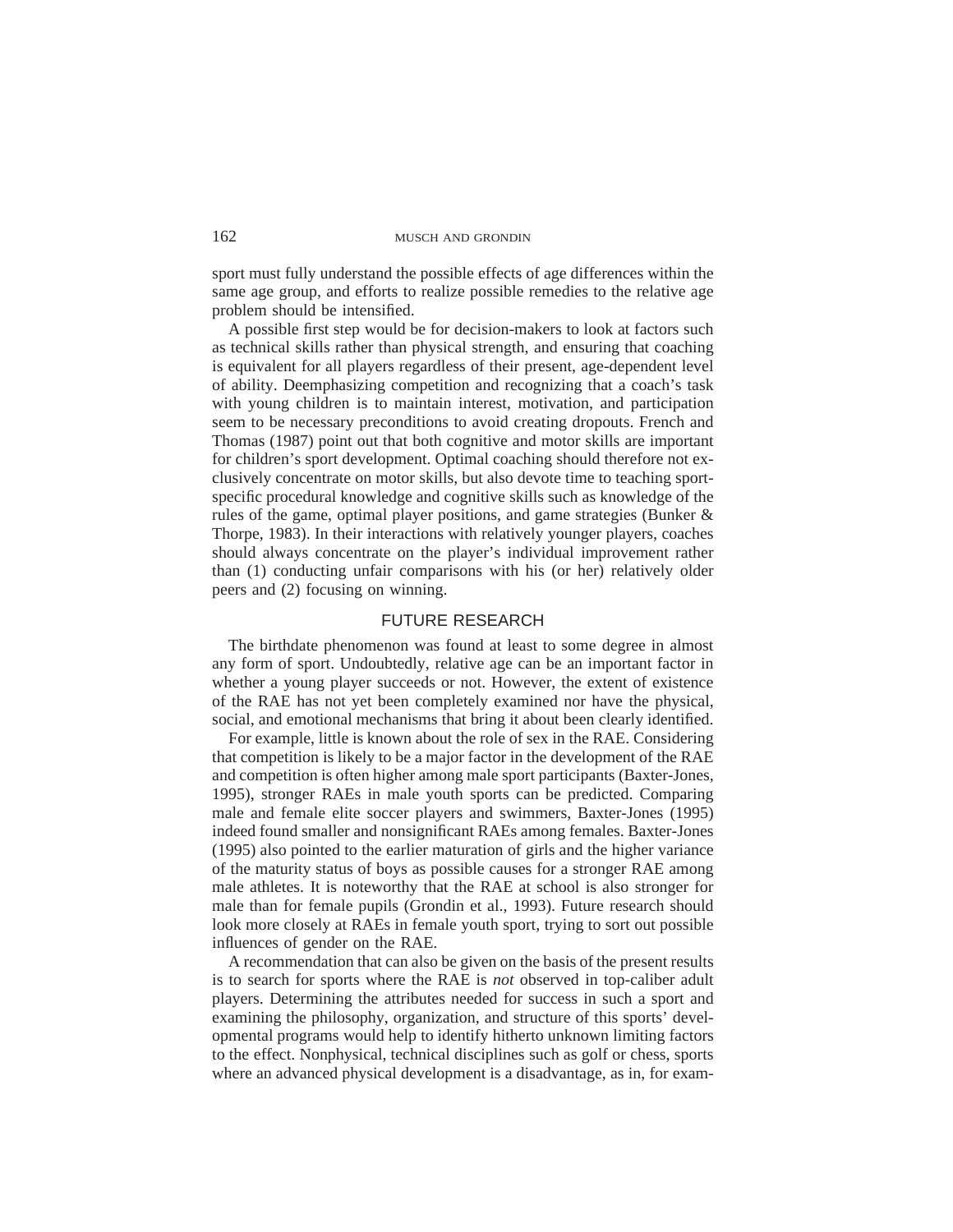ple, gymnastics, and sports with low participation rates are likely candidates in a search for domains where a RAE cannot be observed. Attention should also be given to nonparticipants to determine if their month of birth is related to their decision not to get involved in organized sports in the first place.

Another question that has to be addressed is the exact point at which an RAE begins to operate (cf. Barnsley & Thompson, 1988; Grondin et al., 1984; Musch, 1998). For now, we know that the RAE occurs very early, before age 10, in ice hockey (Boucher & Mutimer, 1994; Grondin et al., 1984). However, in soccer an increasing skew in the distribution of birthdates was reported in the higher age groups only, with no uneven birth distribution in the youngest age group of the soccer program (Musch, 1998). Exploring the time course of RAEs will help to decide between explanations based on physical as opposed to cognitive, affective or motivational factors. In this context, it seems worthwhile to conduct prospective and longitudinal studies relating drop-out decisions to a children's perceived ability, anxiety, intrinsic motivation, self-concept, and self-esteem (see Alsaker & Olweus, 1993, and Fenzel, 1992, for similar studies pointing out the effect of relative age in school on these variables).

Taken together, a growing body of research reviewed in this article suggests that RAEs are a pervasive phenomenon in competitive sports. The most likely explanation for the effect is the interplay of a variety of factors including physical, cognitive, emotional, and motivational causes. A fair organization of competitive sport is of critical importance in the personal development of children, however. A necessary first step toward ensuring equal treatment and fair competition is to bring the RAE to the attention of all coaches involved in the minor sports system. Only coaches who are fully aware of the struggles of late-born children are prepared to offset the disappointment and setbacks these children encounter.

### **REFERENCES**

- Alsaker, F., & Olweus, D. (1993). Global self-evaluations and perceived stability of self in early adolescence: A cohort longitudinal study. *Scandinavian Journal of Psychology,* **34,** 47–63.
- Anderssen, N. (1993). Perception of physical education classes among young adolescents: do physical education classes provide equal opportunities to all students? *Health Education Research,* **8,** 167–179.
- Barnsley, R. H., Thompson, A. H., & Barnsley, P. E. (1985). Hockey success and birthdate: The RAE. *Canadian Association for Health, Physical Education, and Recreation,* **51,** 23–28.
- Barnsley, R. H., & Thompson, A. H. (1988). Birthdate and success in minor hockey: The key to the NHL. *Canadian Journal of Behavioural Science,* **20,** 167–176.
- Barnsley, R. H., Thompson, A. H., & Legault, P. (1992). Family planning: football style. The RAE in football. *International Review for the Sociology of Sport,* **27,** 77–88.
- Bäumler, G. (1996). *Der Relativalterseffekt bei Fußballspielern und seine Wechselwirkung*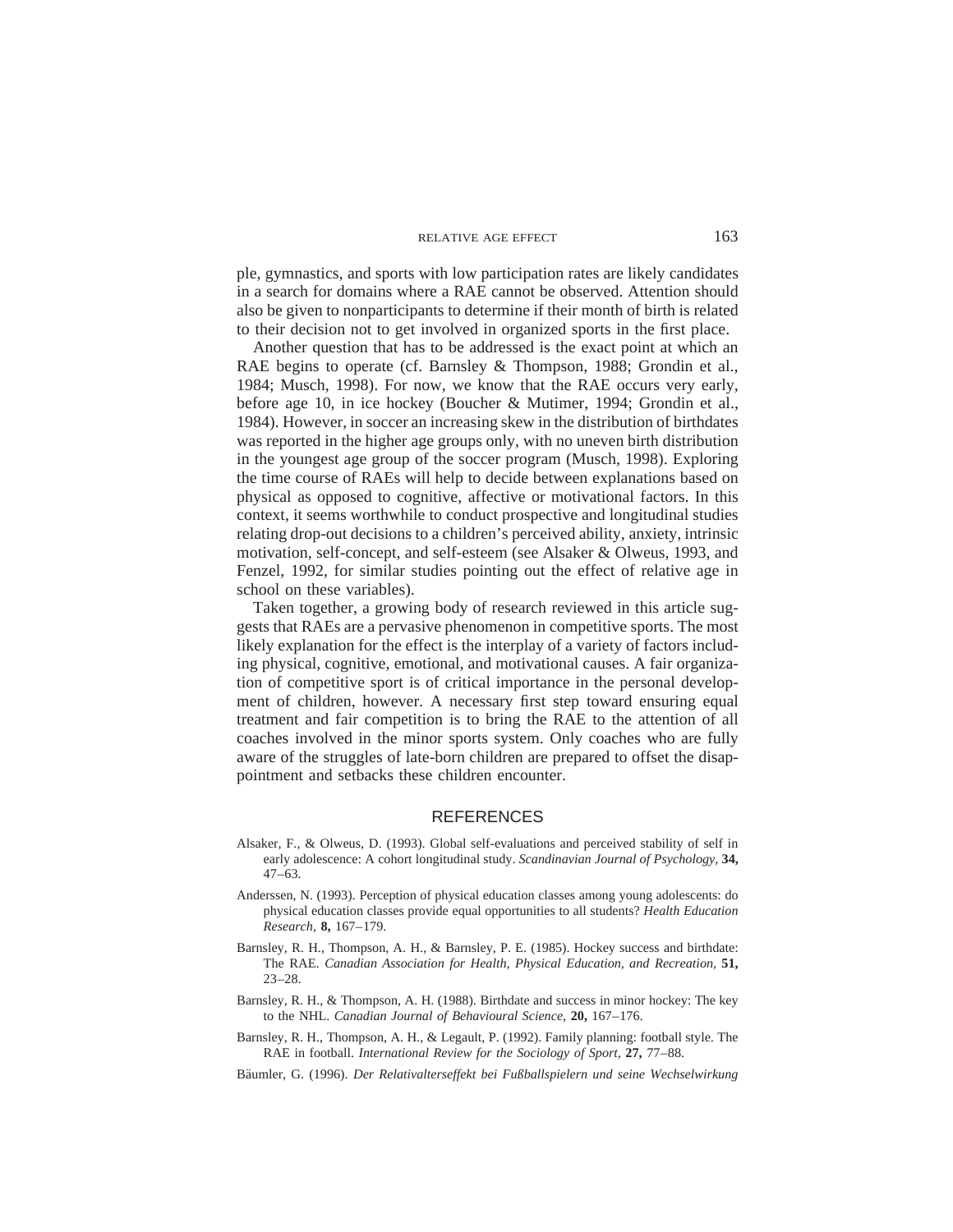*mit dem Lebensalter.* [The relative age effect in soccer and its interaction with chronological age]. Talk at the Soccer Sport Science Symposium in Oberhaching, September 1996.

- Baxter-Jones, A. (1995). Growth and development of young athletes. Should competition levels be age related? *Sports Medicine,* **20,** 59–64.
- Baxter-Jones, A., & Helms, P. (1994). [Letter to the Editor]. Born too late to win? *Nature,* **370,** 186.
- Baxter-Jones, A., Helms, P., Baines-Preece, J., & Preece, M. (1994). Growth and development of male athletes: Implications for identification of talent. *Journal of Sports Sciences,* **12,** 156.
- Baxter-Jones, A., Helms, P., Maffull, N., Baines-Preece, J., & Preece, M. (1995). Growth and development of male gymnasts, swimmers, soccer and tennis players: A longitudinal study. *Annals of Human Biology,* **22,** 381–394.
- Bell, J. F., & Daniel, S. (1990). Are summer-born children disadvantaged? The birthdate effect in education. *Oxford Review of Education,* **16,** 67–80.
- Bell, J. F., Massey, A., & Dexter, T. (1997). Birthdate and ratings of sporting achievement: Analysis of physical education GCSE results. *European Journal of Physical Education,* **2,** 160–166.
- Bisanz, J., Morrison, F., & Dunn, M. (1995). Effects of age and schooling on the acquisition of elementary quantitative skills. *Developmental Psychology,* **31,** 221–236.
- Bouchard, C., Hollmann, W., & Herkenrath, G. (1968). Relation entre le niveau de maturité biologique, la participation à l'activité physique et certaines structures morphologiques et organiques chez des garçons de huit à dix-huit ans. *Biométrie Humaine*, 3-4, 101-138.
- Bouchard, C., & Roy, B. (1969). L'âge osseux des jeunes participants du tournoi international du Hockey Pee Wee du Que´bec. *Mouvement,* **4,** 225–232.
- Boucher, J., & Halliwell, W. (1991). The novem system: A practical solution to age grouping. *Canadian Association for Health, Physical Education, and Recreation,* **57,** 16–20.
- Boucher, J., & Mutimer, B. (1994). The relative age phenomenon in sport: A replication and extension with ice-hockey players. *Research Quarterly for Exercise and Sport,* **65,** 377– 381.
- Brauer, B. (1982). Anthropometrische Untersuchungen an gesunden Kindern und Jugendlichen im Alter von 13 bis 18 Jahren. [Anthropometric measurements on 13 to 18 years old healthy children and adolescents]. *A¨rztliche Jugendkunde,* **73,** 174–181.
- Brewer, J., Balsom, P., & Davis, J. (1995). Seasonal birth distribution amongst European soccer players. *Sports Exercise and Injury,* **1,** 154–157.
- Brewer, J., Balsom, P., Davis, J., & Ekblom, B. (1992). The influence of birth date and physical development on the selection of a male junior international soccer squad. *Journal of Sports Sciences,* **10,** 561–562.
- Bunker, D., & Thorpe, R. (1983). A model for the teaching of games in secondary schools. *Bulletin of Physical Education,* **19,** 5–8.
- Cowgill, U. (1966). Season of birth in man. Contemporary situation with special reference to Europe and the Southern Hemisphere. *Ecology,* **47,** 614–623.
- Daniel, T. E., & Janssen, C. T. L. (1987). More on the relative age effect. *Canadian Association for Health, Physical Education, and Recreation,* **53,** 21–24.
- Davis, B. D., Trimble, C. S., & Vincent, D. R. (1980). Does age of entrance affect school achievement? *The Elementary School Journal,* **80,** 133–143.
- DeMeis, J., & Stearns, E. (1992). Relationship of school entrance age to academic and social performance. *Journal of Educational Research,* **86,** 21–27.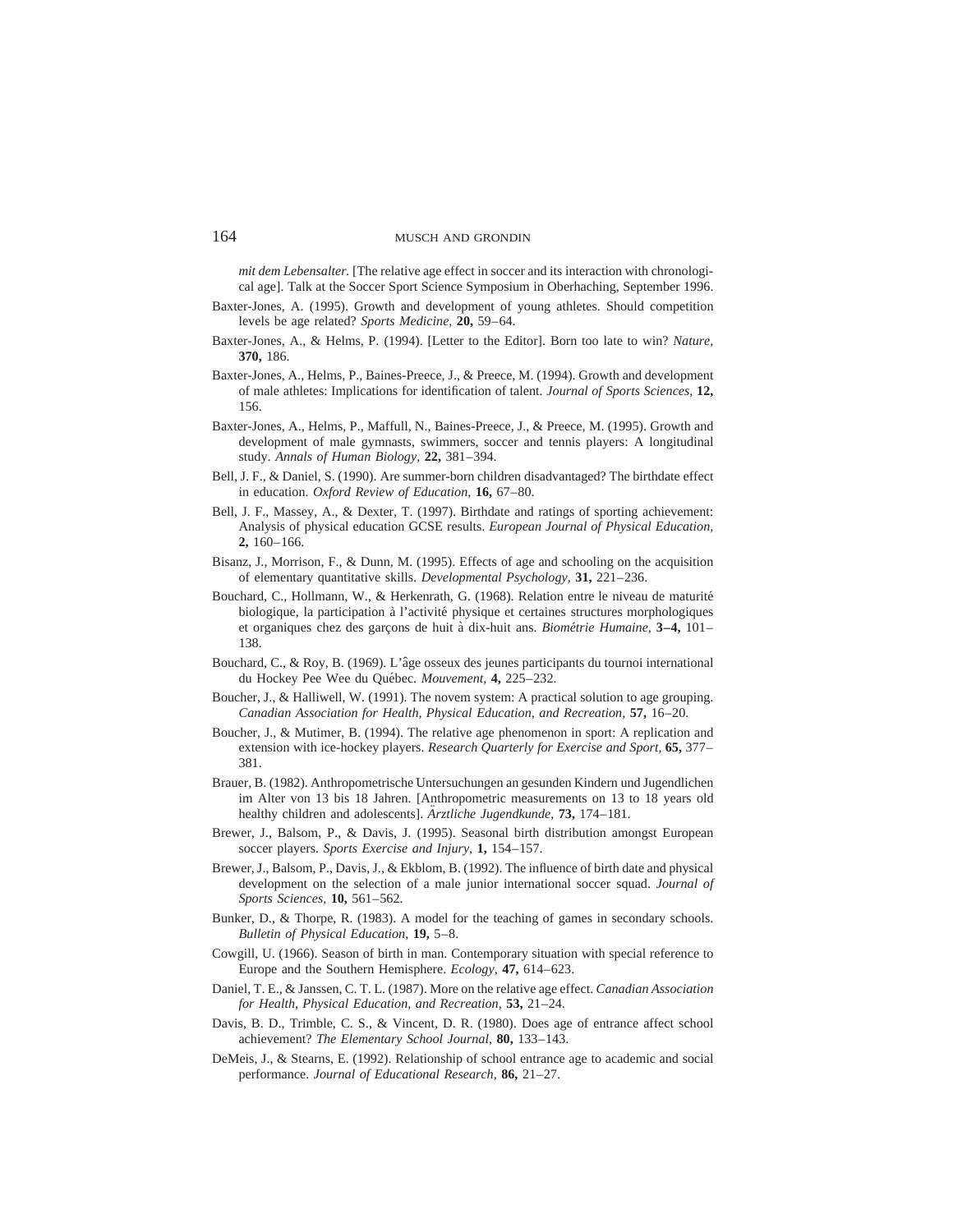- Diamond, G. H. (1983). The birthdate effect–maturational effect? *Journal of Learning Disabilities,* **16,** 161–164.
- Dickinson, D. J., & Larsen, J. D. (1963). The effects of chronological age in months on school achievement. *Journal of Educational Research,* **56,** 492–493.
- Dimerjian, A., Janicek, M., & Dubuc, M. B. (1972). Les normes staturo-pondérales de l'enfant urbain canadien francais d'âge scolaire. *Canadian Journal of Public Health*, **30,** 14–30.
- Doornbos, K. (1971). *Date of birth and scholastic performance.* Groningen: Wolters-Noordhoff.
- Dudink, A. (1994). Birth date and sporting success. *Nature,* **368,** 592.
- Edwards, S. (1994). [Letter to the Editor]. Born too late to win? *Nature,* **370,** 186.
- Espenschade, A. (1963). Restudy of relationships between physical performances of school children and age, height, and weight. *Research Quarterly,* **34,** 144–153.
- Feltz, D. L., & Petlichkoff, L. (1983). Perceived competence among interscholastic sport participants and dropouts. *Canadian Journal of Applied Sports Sciences,* **8,** 231–235.
- Fenzel, L. (1992). The effect of relative age on self-esteem, role strain, GPA, and anxiety. *Journal of Early Adolescence,* **12,** 253–266.
- Fourie, D. (1985). Geophysical variables and behavior: Seasonal factors in extraversion. *Psychological Reports,* **56,** 3–8.
- French, K., & Thomas, J. (1987). The relation of knowledge development to children's basketball performance. *Journal of Sport Psychology,* **9,** 15–32.
- Garganta, J., Maia, J., Silva, R., & Natal, A. (1993). A comparative study of explosive leg strength in elite and non-elite young soccer players. In T. Reilly, J. Clarys, & A. Stibbe (Eds.), *Science and Football* (pp. 304–306). London: Spon.
- Gilly, M. (1965). Mois de naissance et réussite scolaire. *Enfance*, **4**, 491–503.
- Glamser, F., & Marciani, L. (1992). The birthdate effect and college athletic participation: Some comparisons. *Journal of Sport Behavior,* **15,** 227–238.
- Gould, D. (1987). Understanding attrition in children's sport. In D. Gould & M. Weiss (Eds.), *Advances in pediatric sport sciences—Behavioral issues* (pp. 61–85). Champaign, IL: Human Kinetics.
- Gould, D., & Petlichkoff, L. (1988). Participation motivation and attrition in young athletes. In F. L. Smoll, R. A. Magill, & M. J. Ash (Eds.), *Children in sport* (3rd ed., pp. 161– 178). Champaign, IL: Human Kinetics.
- Grondin, S. (1982). *Influence du trimestre de naissance sur l'acce`s a` la participation au hockey* et au volleyball. Thèse de maîtrise, Université de Sherbrooke.
- Grondin, S., Deshaies, P., & Nault, L. P. (1984). Trimestres de naissance et participation au hockey et au volleyball. *La Revue Québecoise de l'Activité Physique*, 2, 97-103.
- Grondin, S., & Koren, S. (2000). The relative age effect in professional baseball: A look at the history of Major League Baseball and at current status in Japan. *Avante,* **6,** 64–74.
- Grondin, S., Proulx, J., & Zhou, R.-M. (1993). Date de naissance et rendement scolaire. *Apprentissage et Socialisation,* **16,** 169–174.
- Grondin, S., & Trudeau, F. (1991). Date de naissance et ligue nationale de hockey: Analyses en fonction de différents paramètres. Revue des Sciences et Techniques des Activités *Physiques et Sportives,* **26,** 37–45.
- Hale, C. J. (1956). Physiological maturity of Little League Baseball players. *Research Quarterly,* **27,** 276–282.
- Harter, S. (1978). Effectance motivation reconsidered: Toward a developmental model. *Human Development,* **21,** 34–64.
- Harter, S. (1993). Causes and consequences of low self-esteem in children and adolescents.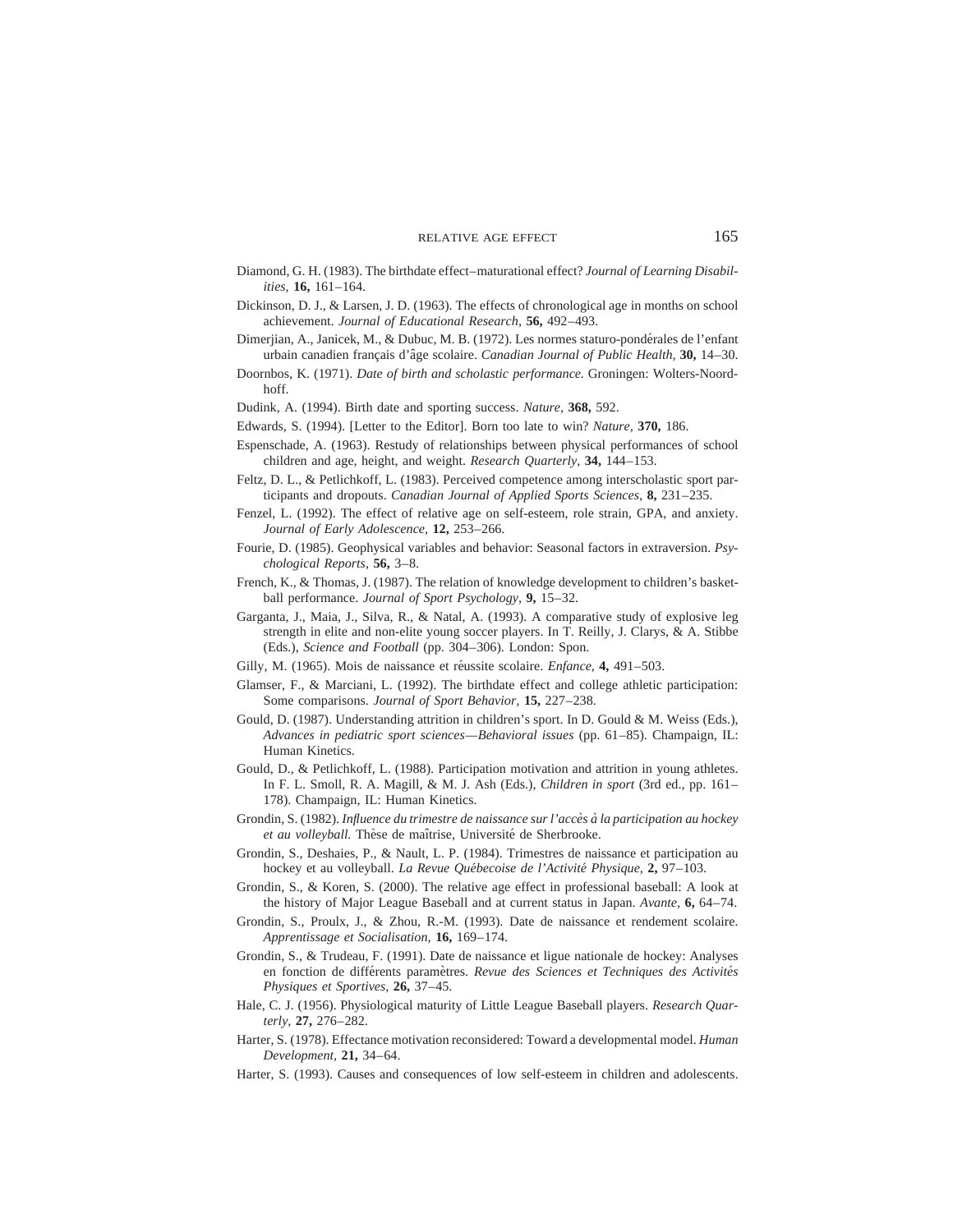In R. Baumeister (Ed.), *Self-esteem: The puzzle of low self-regard* (pp. 87–116). New York: Plenum Press.

- Hauck, A., & Finch, A. (1993). The effect of relative age on achievement in middle school. *Psychology in the Schools,* **30,** 74–79.
- Helsen, W. F., Starkes, J. L., & van Winckel, J. (1998). The influence of relative age on success and dropout in male soccer players. *American Journal of Human Biology,* **10,** 791–798.
- Horn, T. S., & Weiss, M. R. (1991). A developmental analysis of children's self-ability judgments in the physical domain. *Pediatric Exercise Science,* **3,** 310–326.
- Kinard, E., & Reinherz, H. (1986). Birthdate effects on school performance and adjustment: A longitudinal study. *Journal of Educational Research,* **79,** 366–372.
- Krogman, W. M. (1959). Maturation age of 55 boys in the Little League World Series, 1957. *Research Quarterly,* **30,** 54–56.
- Krouse, W. (1995). *The relative age effect and elite status in the national hockey league.* Unpublished manuscript. Ontario, Canada: Wilfrid Laurier University.
- Landers, M., & Fine, G. (1996). Learning life's lessons in tee ball: The reinforcement of gender and status in kindergarten sport. *Sociology of Sport Journal,* **13,** 87–93.
- Langer, P., Kalk, J., & Searls, D. (1984). Age of admission and trends in achievement: A comparison of Blacks and Caucasians. *American Educational Research Journal,* **21,** 61– 78.
- Maddux, C. D. (1980). First-grade entry age in a sample of children labeled learning disabled. *Learning Disability Quarterly,* **3,** 79–83.
- Maddux, C. D., Stacy, D., & Scott, M. (1981). School entry age in a group of gifted children. *Gifted Child Quarterly,* **25,** 180–184.
- Malina, R. (1994). Physical growth and biological maturation of young athletes. *Exercise and Sport Sciences Reviews,* **22,** 389–434.
- May, D., & Welch, E. (1986). Screening for school readiness: the influence of birthdate and sex. *Psychology in the Schools,* **23,** 100–105.
- Morrison, F. J., Smith, L., & Dow-Ehrensberger, M. (1995). Education and cognitive development: A natural experiment. *Developmental Psychology,* **31,** 789–799.
- Murray, W. J. (1996). *The world's game: a history of soccer.* Urbana, IL: University of Illinois Press.
- Musch, J. (1998). *Birthdate and success in youth soccer: Investigating the development of the relative age effect.* Unpublished manuscript.
- Musch, J., & Hay, R. (1999). The relative age effect in soccer: Cross-cultural evidence for a systematic discrimination against children born late in the competition year. *Sociology of Sport Journal,* **16,** 54–64.
- National Center for Health Statistics (1975). *Vital Statistics of the United States* (vol. 1, DHEW Publication, 78–1113). Hyattsville, MD: U.S. Department of Health, Education, and Welfare.
- Rejeski, W., Darracott, C., & Hutslar, S. (1979). Pygmalion in youth sport: A field study. *Journal of Sport Psychology,* **1,** 311–319.
- Roberts, G. C., Kleiber, D. A., & Duda, J. L. (1981). An analysis of motivation in children's sport: The role of perceived competence in participation. *Journal of Sport Psychology,* **3,** 206–216.
- Rosenthal, R., & Jacobson, L. (1968). *Pygmalion in the classroom: Teacher expectation and pupil's intellectual development.* New York: Holt, Rinehart & Winston.
- Rosenthal, R. (1974). *On the social psychology of the self-fulfilling prophecy: Further evidence*